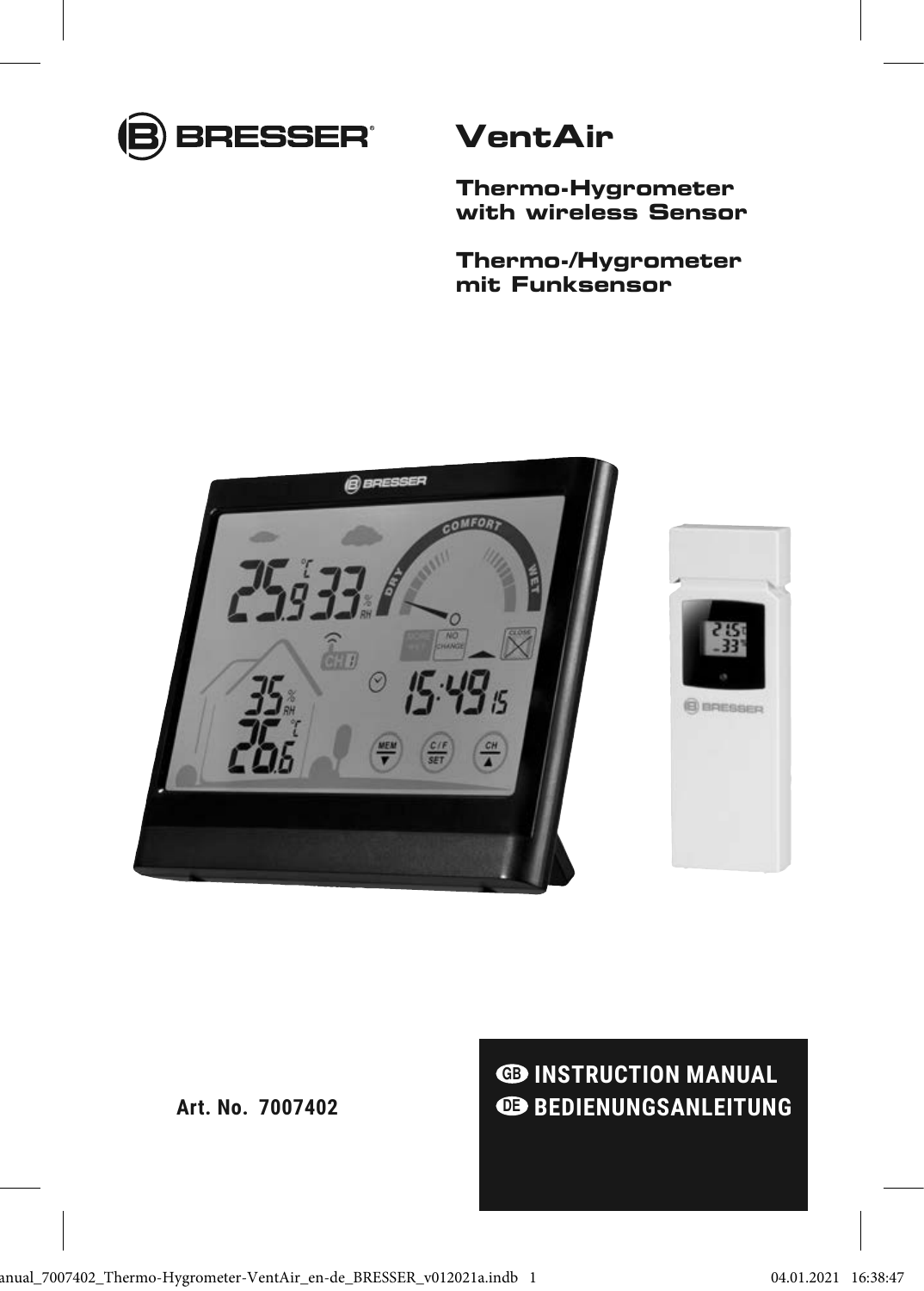- FR Vous souhaitez un mode d'emploi détaillé pour ce produit dans une langue spécifique ? Alors consultez notre site Internet à l'aide du lien suivant (code QR) pour voir les versions disponibles.
- NL U wenst een uitvoerige gebruikshandleiding voor dit product in een specifieke taal? Bezoek dan onze website via deze link (QR Code) voor alle beschikbare versies.
- IT Desidera ricevere informazioni esaustive su questo prodotto in una lingua specifica? Venga a visitare il nostro sito Web al seguente link (codice QR Code) per conoscere le versioni disponibili.
- PT Deseja um manual detalhado deste produto numa determinada língua? Visite a nossa Website através da seguinte ligação (QR Code) das versões disponíveis.
- ES ¿Desearía recibir unas instrucciones de uso completas sobre este producto en un idioma determinado? Entonces visite nuestra página web utilizando el siguiente enlace (código QR) para ver las versiones disponibles.



www.bresser.de/P7007402

Fig. 1

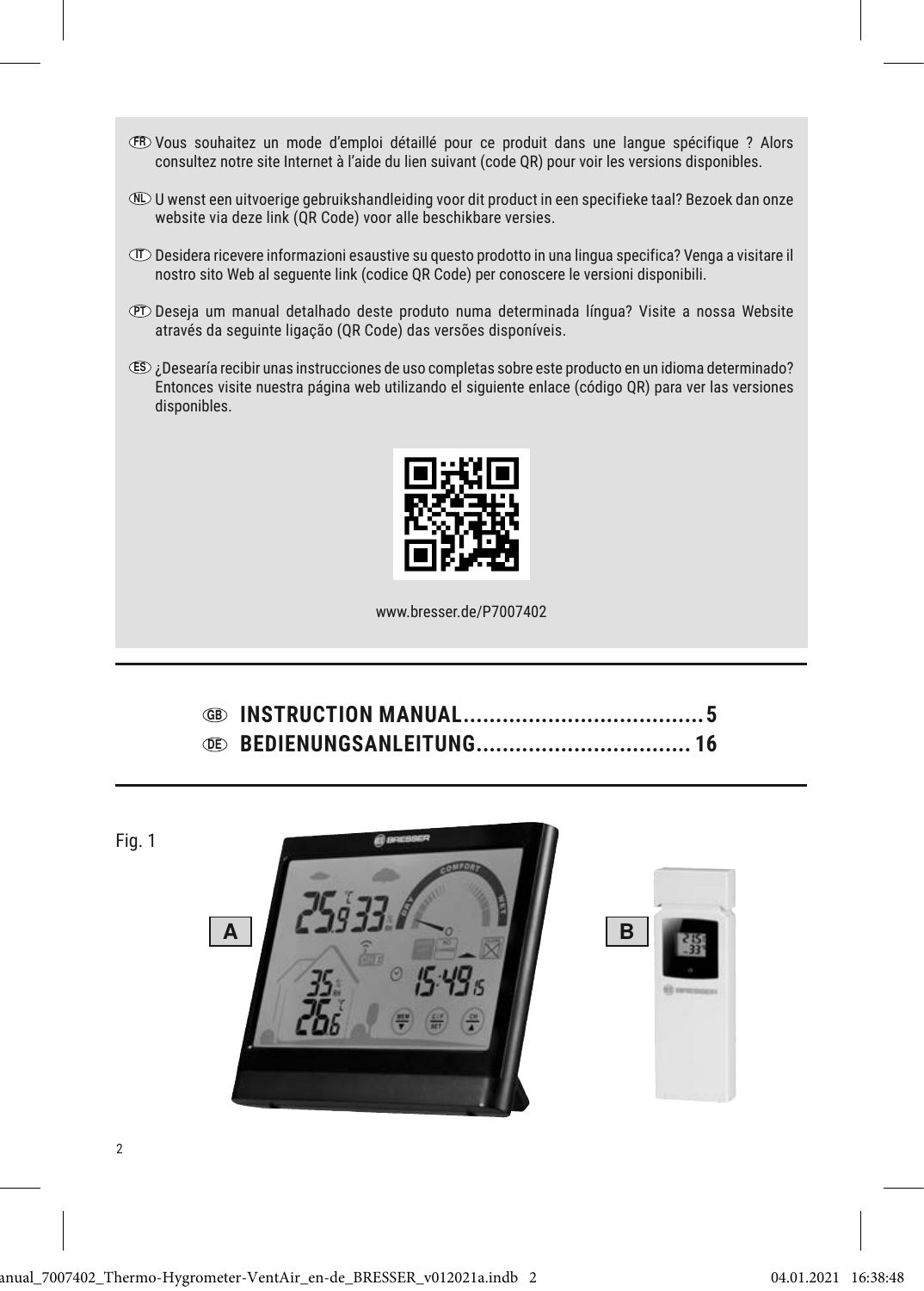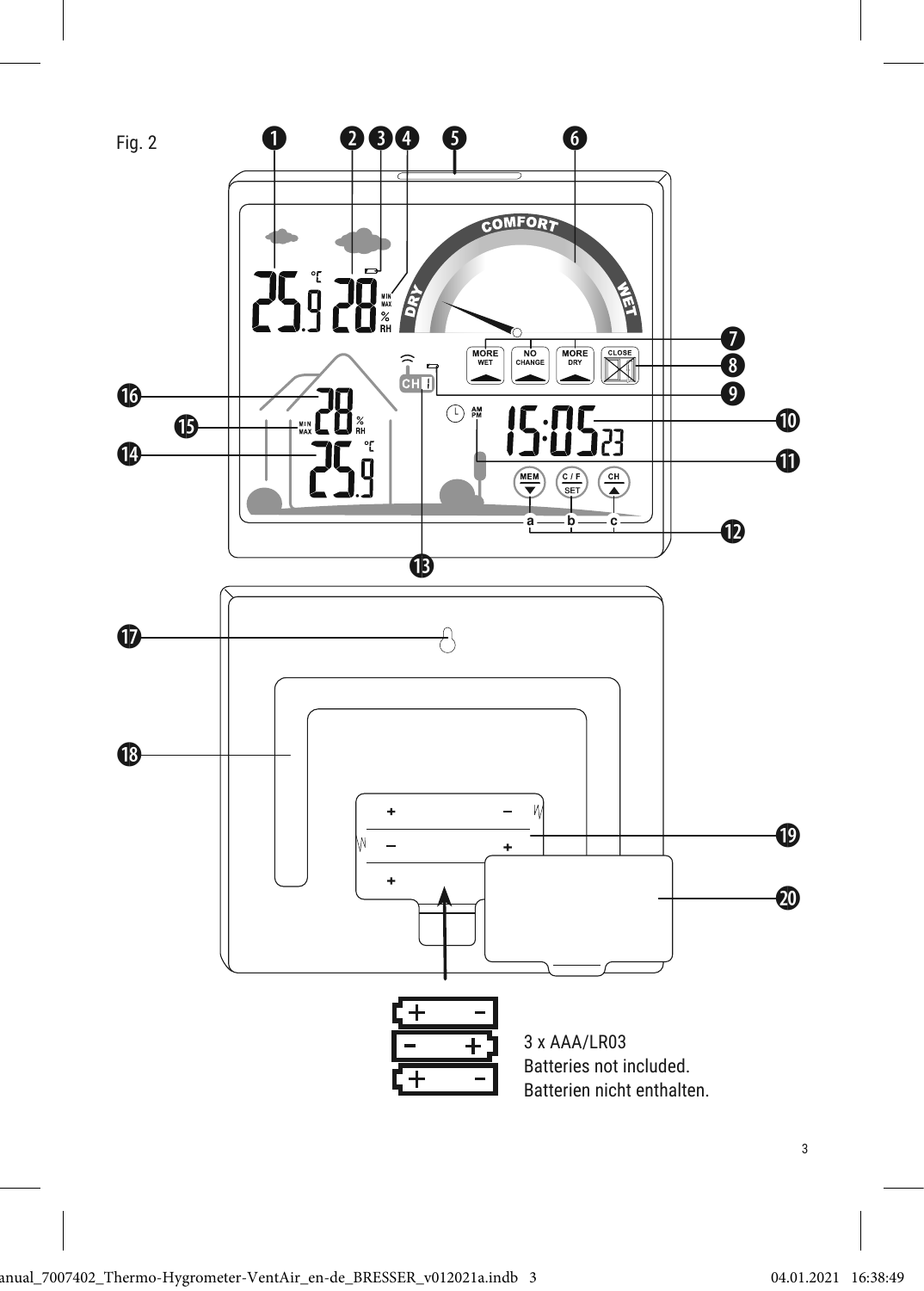Fig. 3

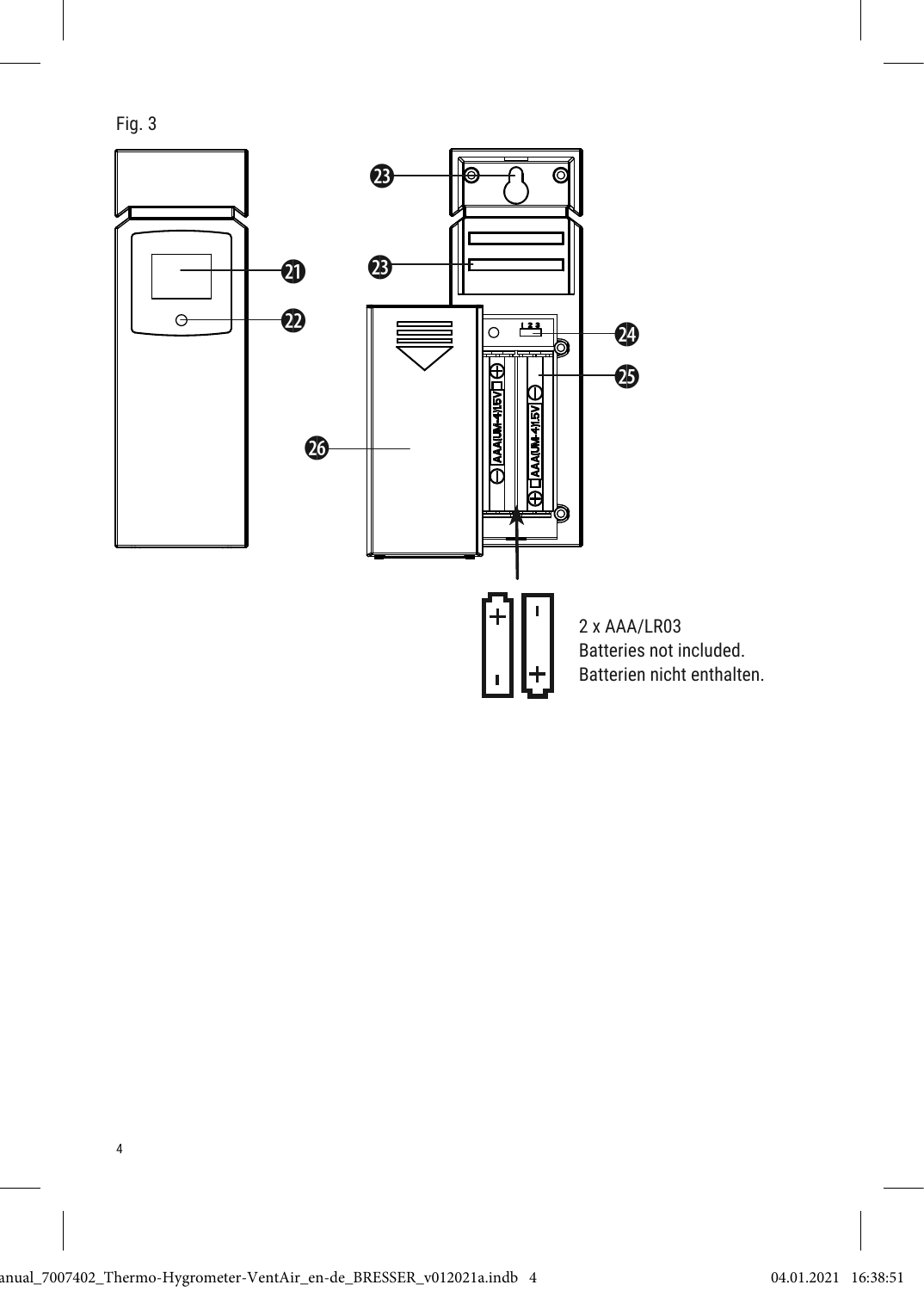## ABOUT THIS INSTRUCTION MANUAL

These operating instructions are to be considered a component of the device. Please read the safety instructions and the operating instructions carefully before use. Keep these instructions for renewed use at a later date. When the device is sold or given to someone else, the instruction manual must be provided to the new owner/user of the product.

This product is intended only for private use. It was developed as an electronic medium for the use of multimedia services.

## GENERAL WARNINGS

# **RISK OF CHOKING!**

Keep packaging material, like plastic bags and rubber bands, out of the reach of children, as these materials pose a choking hazard.

# $\mathcal{P}$  RISK of ELECTRIC SHOCK!

This device contains electronic components that operate via a power source (batteries). Children should only use the device under adult supervision. Only use the device as described in the manual; otherwise, you run the risk of an electric shock.

# $\sqrt{N}$  RISK OF CHEMICAL BURN!

Leaking battery acid can lead to chemical burns. Avoid contact of battery acid with skin, eyes and mucous membranes. In the event of contact, rinse the affected region immediately with a plenty of water and seek medical attention.

# RISK of FIRE/EXPLOSION!

Use only the recommended batteries. Do not short-circuit the device or batteries, or throw them into a fire. Excessive heat or improper handling could trigger a short-circuit, a fire or an explosion.

# $\mathbf{N}$  NOTE!

Do not disassemble the device. In the event of a defect, please contact your dealer. The dealer will contact the Service Centre and can send the device in to be repaired, if necessary.

Do not immerse the unit in water.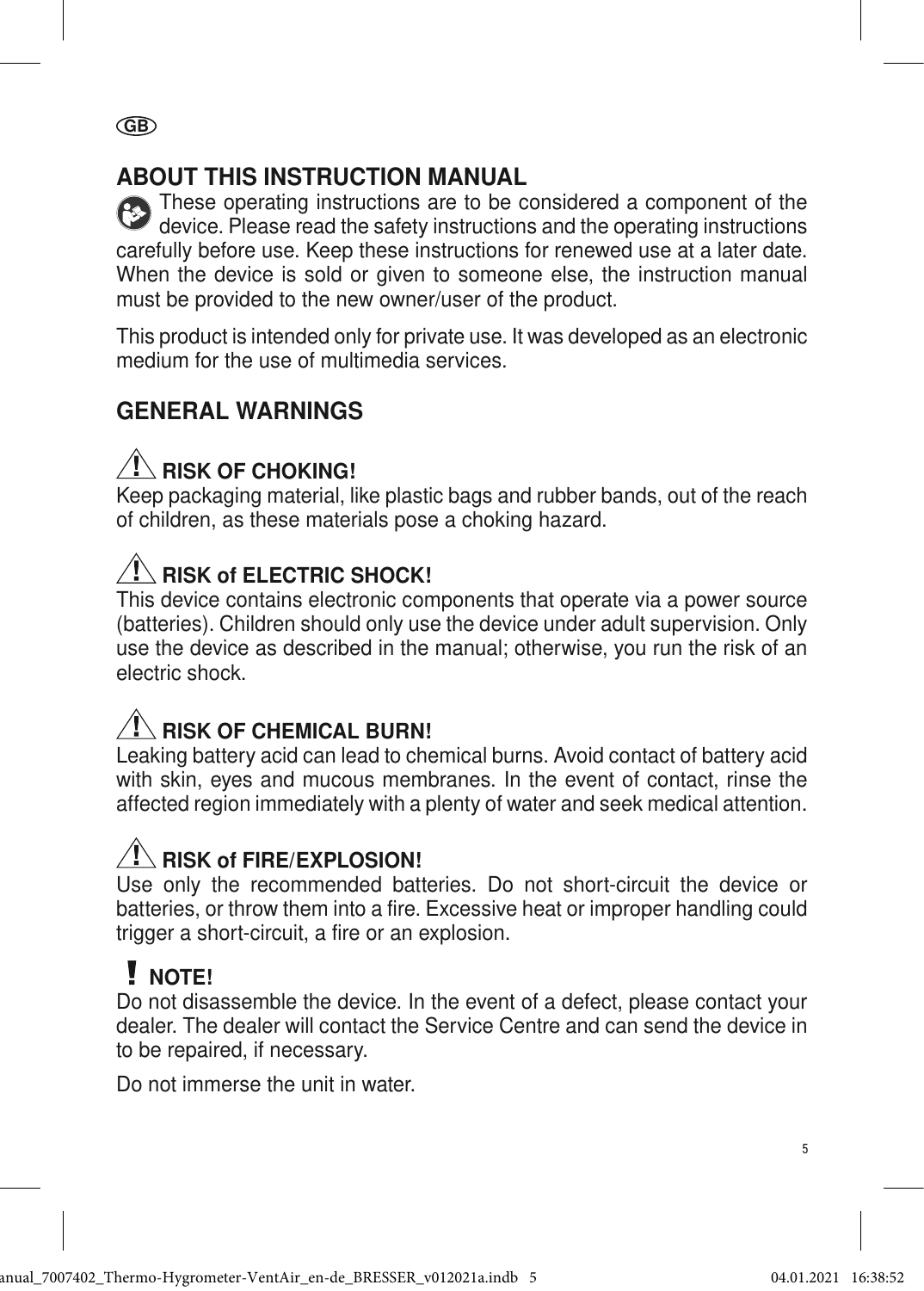Do not subject the unit to excessive force, shock, dust, extreme temperature or high humidity, which may result in malfunction, shorter electronic life span, damaged batteries and distorted parts.

Use only the recommended batteries. Always replace weak or empty batteries with a new, complete set of batteries at full capacity. Do not use batteries from different brands or with different capacities. Remove the batteries from the unit if it has not been used for a long time.

The manufacturer is not liable for damage related to improperly installed batteries!

### SCOPE OF DELIVERY (Fig. 1)

Main unit (A), outdoor sensor (B), instruction manual

## PARTS OVERVIEW

### Main unit (Fig. 2)

- (1) Outdoor temperature
- (2) Outdoor humidity
- (3) Low battery indicator (main unit)
- (4) MIN/MAX value for outdoors
- (5) LIGHT button
- (6) Indoor humidity indicator
- (7) Atmospheric change indicator
- (8) Ventilation indicator (Window)
- (9) Low battery indicator (outdoor sensor)
- (10) Current time
- (11) AM/PM information on 12-hours time display mode
- (12) Touch controls (a) MEM/ $\nabla$  (b) AL/SET (c) CH/ $\blacktriangle$
- (13) Sensor channel
- (14) Indoor temperature
- (15) MIN/MAX value for indoors
- (16) Indoor humidity
- (17) Wall mount hanger
- (18) Fold-out stand
- (19) Battery compartment
- (20) Battery compartment cover

### Outdoor sensor (Fig. 3)

- (21) Outdoor temperature and humidity
- (23) Wall mount hanger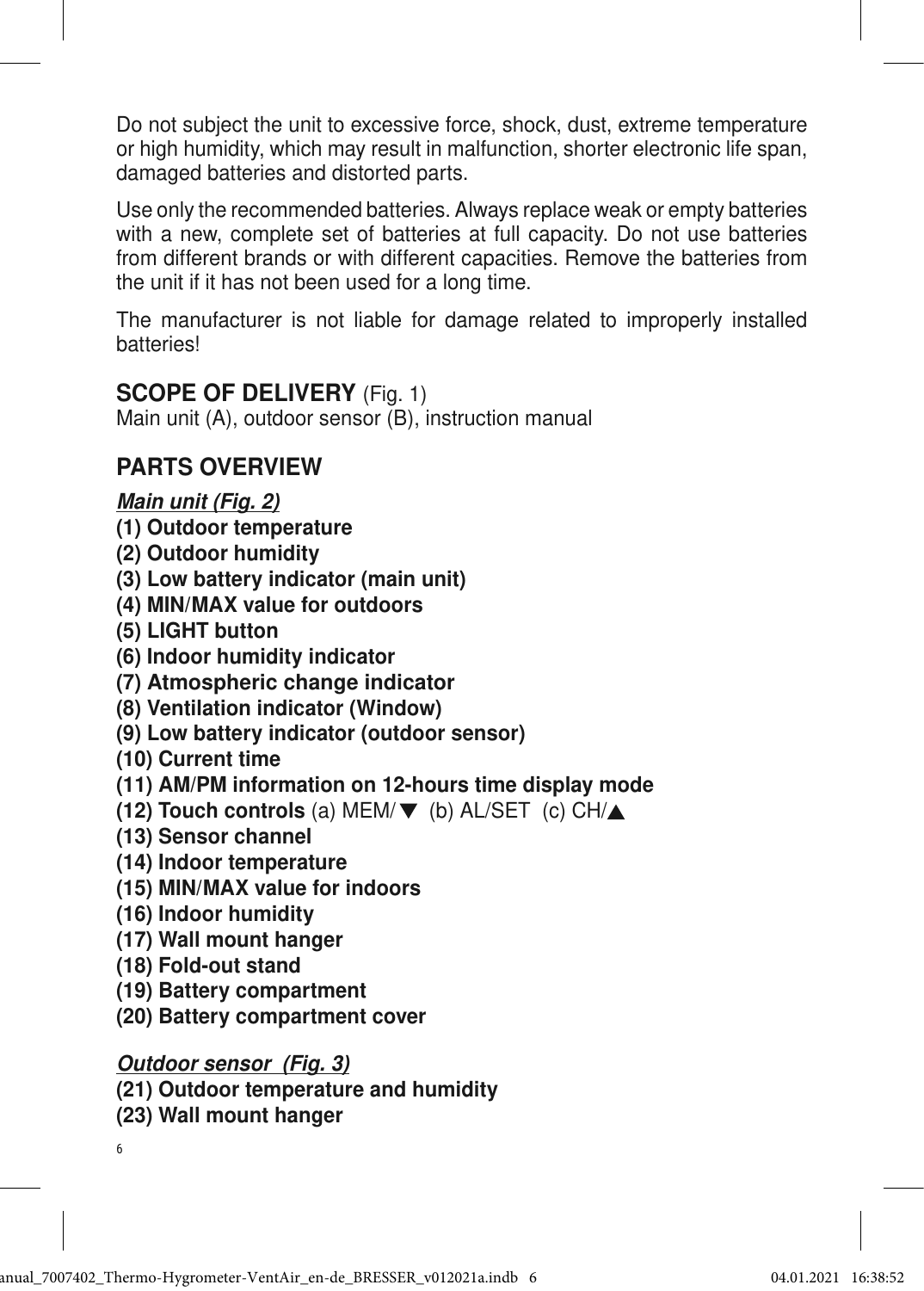(24) CH switch

(25) Battery compartment

(26) Battery compartment cover

## BEFORE YOU START

### IMPORTANT!

1. Insert batteries for remote units before doing so for the main unit.

2. Place the main unit as close as possible to the remote unit.

3. Position the remote unit and main unit within the effective transmission range.

When changing batteries always change batteries in the main unit as well as all remote units and replace them in the correct order, so the remote connection can be re-established. If batteries are exchanged in only one of the devices (i.e. the remote sensor) the signal can't be received or can't be received correctly.

Note, that the effective range is vastly affected by building materials and position of the main and remote units. Due to external influences (various RC devices and other sources of interference), the maximum distance can be greatly reduced. In such cases we suggest to position the main unit and the outdoor sensorat other places. Sometimes all it takes is a relocation of one of these components of a few inches!

Though the remote unit is weather proof, it should be placed away from direct sunlight, rain or snow.

## POWER SUPPLY

### Main unit (Weather station)

- 1. Remove the battery compartment cover (20).
- 2. Install 3 batteries (AAA size 1.5V) strictly according to the polarities shown.
- 3. Reinsert the battery compartment cover.

### Outdoor sensor

- 1. Remove the battery compartment cover (26).
- 2. Move the CH switch (24) to the position (1-3) that corresponds with the channel which will be used for transmission (select channel 1 if only one sensor is connected).
- 3. Install 2 batteries (AAA size 1.5V) strictly according to the polarities shown.
- 4. Reinsert the battery compartment cover.

### Low battery indication

When batteries need to be replaced the respective low battery indicator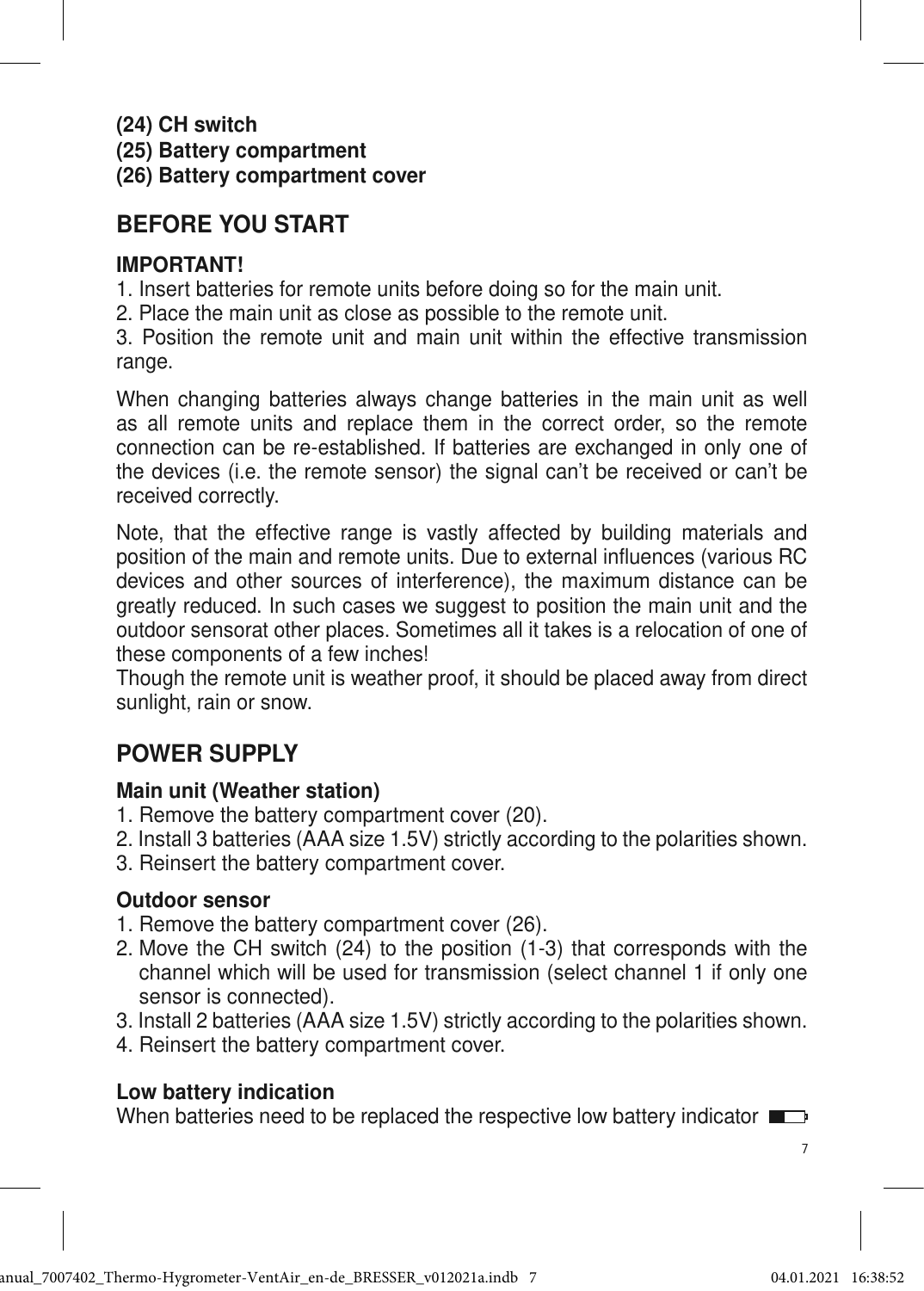for the main unit (3) or the outdoor sensor (9) will be shown on the display of the main unit.

### USING TABLE STAND OR WALL MOUNTING

The main unit can be placed on a flat surface (e.g. table) with the fold-out stand (18).

The main unit and the outdoor sensor can be mounted on walls using the recessed wall mount hanger (17, 23).

### **OPERATION**

#### Receiving measurements

Once batteries are installed to the outdoor sensor, it will start transmitting temperature readings at roughly 60 second intervals. As soon as batteries are installed in the main unit it will start searching for a signal from the outdoor sensor for about 3-4 minutes. Upon successful reception of the signal, the outdoor temperature will be displayed on the main unit. The main unit will automatically update its readings at about 60 second intervals.

## **V** NOTE!

 When the outdoor temperature is above or below the measurement range, the display will show HHH (high) or LLL (low).

#### Manual time setting and other settings

To make manual settings, proceed as follows:

- 1. In normal time mode press the CF/SET touch control (12b) for approx. 3 seconds to enter the settings mode. The value to be set is flashing. Value settings order: hours > minutes > 12/24 hours > On/Off
- 2. Press MEM/▼ or CH/▲ to set the hours for the current time.
- 3. Press CF/SET to switch to the next setting.
- 4. Press MEM/ $\nabla$  or CH/ $\blacktriangle$  to set minutes for the current time.
- 5. Press CF/SET to switch to the next setting.
- 6. Press MEM/▼ or CH/▲ to select 12 or 24 hours time mode.
- 7. Press CF/SET to switch to the next setting.
- 8. Press MEM/ ▼ or CH/▲ to switch between ON or OF to enable or disable 24 hour measurement data storage.
- 9. Press CF/SET to save and exit settings mode. If there is no operation for 20 seconds, the existing setting will be saved and the device returns to normal display mode.

## **V** NOTE!

When choosing ON for 24 hour measurement data storage all stored MIN/ MAX values for temperature and humidity will be deleted daily at 0:00h!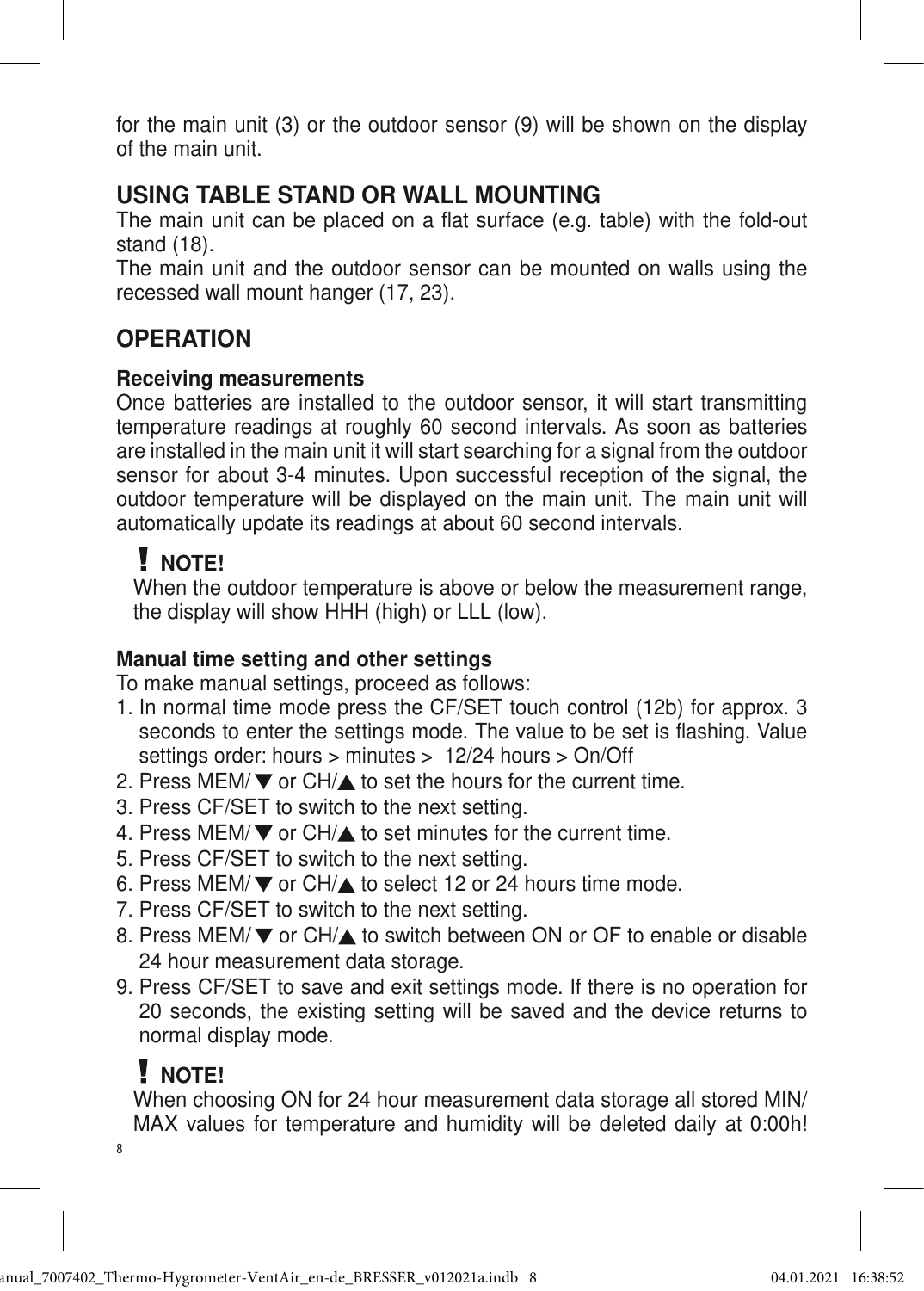When choosing OFF the data will be stored indefinitely until a battery change is required.

#### Temperature and humidity

- 1. Once the batteries are installed the main unit will start displaying the interior measurement information. The main unit will display the information from the outdoor sensor for the first time approximately 3-4 minutes after the power supply was established.
- 2. Press CF/SET touch control (12b) to switch screen display between °C or °F. Screen display will change for outdoor temperature as well as for indoor temperature.

### Indoor humidity indicator

The indoor humidity indicator (6) displays the following conditions:

| <b>WET</b>     | WET        | Indoor humidity between 66% and 95%           |
|----------------|------------|-----------------------------------------------|
| <b>COMFORT</b> |            | COMFORT   Indoor humidity between 45% and 65% |
| <b>DRY</b>     | <b>DRY</b> | Indoor humidity between 20% and 44%           |

# $\mathbf{V}$  NOTE!

Read chapter "Ventilation indicator" for more information.

### Temperature and humidity MAX/MIN records

- 1. Press the touch control MEM/ $\nabla$  (12a) several times to switch between the values for current, minimum (MIN) and maximum (MAX) temperature and humidity. The display will change for the indoor temperature as well as for the outdoor temperature.
- 2. The MIN/MAX temperature and humidity values will be recorded automatically.

# **J** NOTE!

 Depending on the selected type for measurement data storage the MIN/ MAX values will be saved for 24 hours or until batteries need to be changed (Read chapter "Manual time setting and other settings").

3. Press MEM/ $\nabla$  touch control for approx. 3 seconds to delete MIN/MAX values manually.

### Atmospheric change

The device uses the measurement data to calculate the absolute humidity. The icons indicate how the ventilation would affect the indoor climate: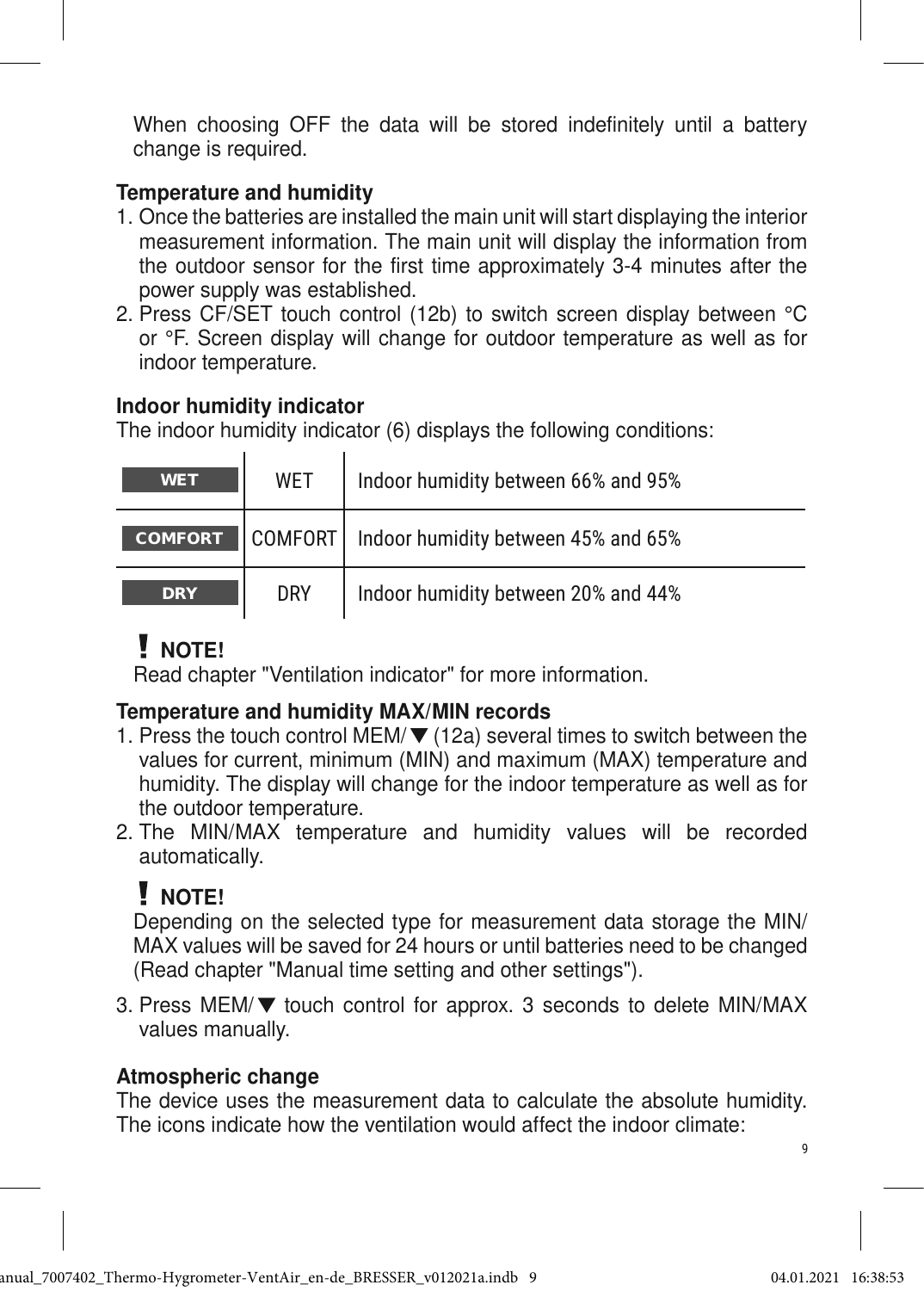

Moister. Expected increase in humidity by 5% or more.



Constant. Expected increase or decrease in humidity by a maximum of 4%.



Dryer. Expected decrease in humidity by 5% or more.

# **! NOTE!**

Read chapter "Ventilation indicator" for more information.

### Ventilation indicator

The ventilation indicator (8) relies on the information of the atmospheric change (7) and the indoor humidity indicator (6). It is shown on the display as follows: COMFORT DRY WET



Ventilation recommended. Open your window.



No ventilation recommended.

# I NOTE!

 To ensure the ventilation indicator can function as required, the outdoor sensor must be placed outdoors, otherwise the result can not be calculated properly.

# **I** IMPORTANT!

 Windows should be opened wide for a short time (a few minutes) for effective ventilation. If possible, open windows on opposite sides of the apartment (full ventilation).

Even if ventilation is not recommended by the weather station due to the humidity, the apartment should be ventilated regularly. This contributes to the reduction of pollutants and other volatile compounds in the room air.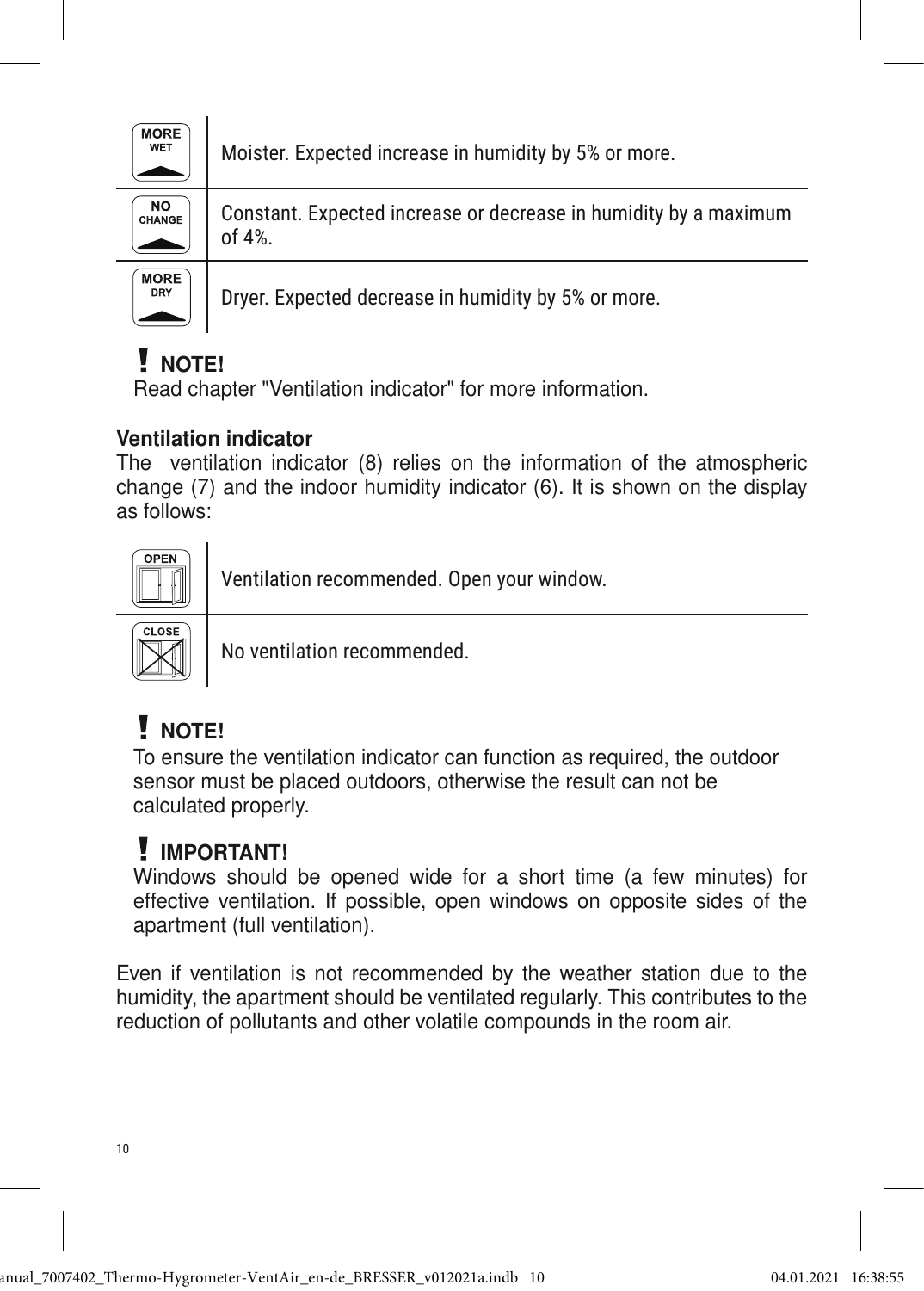| <b>Humidity</b><br>comfort level | <b>Ambient change</b>                                           | Open<br>window | <b>Close</b><br>window |
|----------------------------------|-----------------------------------------------------------------|----------------|------------------------|
| <b>GOMFORD</b><br>₿<br>g         | <b>MORE</b><br><b>MORE</b><br><b>NO</b><br>WET<br>CHANGE<br>DRY | <b>OPEN</b>    | CLOSE                  |
| <b>COMFORT</b>                   | MORE DRY, MORE WET OR NO CHANGE                                 | off            | off                    |
| <b>DRY</b>                       | NO CHANGE                                                       | off            | off                    |
| <b>DRY</b>                       | MORE WET                                                        | on             | off                    |
| <b>DRY</b>                       | MORE DRY                                                        | off            | on                     |
| <b>WET</b>                       | NO CHANGE                                                       | off            | off                    |
| <b>WET</b>                       | MORE WET                                                        | off            | on                     |
| <b>WET</b>                       | <b>MORE DRY</b>                                                 | on             | off                    |

#### Main unit signal receivement check

The transmission range is about 50 meters from the outdoor sensor to the main unit (in open area). The main unit should receive the temperature/ humidity information from the transmitter within 3-4 minutes after set-up.

Should the main unit not receive information from transmitter within 3-4 minutes after setting up, please check following steps:

- 1. Press and hold the touch control CH/ $\triangle$  (12c) for 2-3 seconds to re-start receiving from the transmitter; the data will normally be received within 3 minutes.
- 2. If the first step does not yield a desirable solution, please remove the batteries and re-install them (hardware reset).

At the same time, please make sure the following:

- 1. The main unit as well as the sensor should be at least 5 to 6 feet (1.5 to 2 meters) away from any interfering sources, such as computer monitors or TV sets.
- 2. The main unit should not stand close to metal window frames.
- 3. Please do not use other electrical products, such as headphones or speakers, operating on the same signal frequency (433 MHz).
- 4. Electrical devices operating on the same signal frequency may also cause interference. This can include devices used in the neighborhood as well.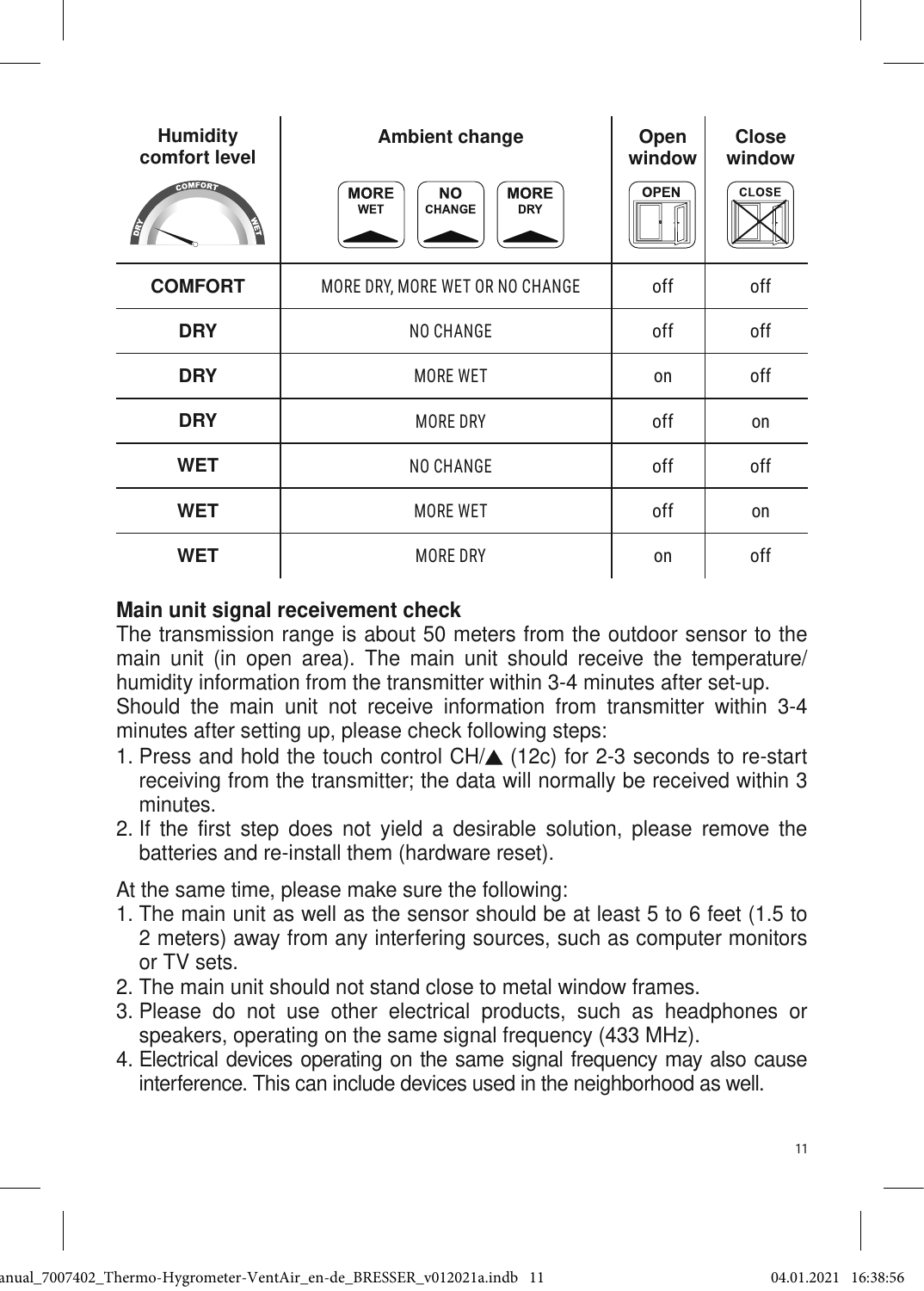#### Main unit channel setting

- 1. The main unit can be connected with a maximum of up to 3 transmitters.
- 2. Press the touch control  $CH/A$  (12c) to switch between the displays of each channel. The main unit will display the information of the corresponding transmitter. When the symbol  $\bigcirc$  is displayed near the channel information the automatic display rotation is activated. The display changes between the information of the connected remote sensors every 10 seconds.

# **! NOTE!**

The function to change the channels by pressing the  $CH/\spadesuit$  button can be used only if more than one outdoor sensor is connected with the main unit. Otherwise this function is disabled.

### Background illumination

Press LIGHT button (5) to to turn on the background. It will be turned off automatically after approx. 5 seconds.

### Sensor function

- 1. Move the CH switch (24) to the position (1-3) that corresponds with the channel which will be used for transmission (select channel 1 if only one outdoor sensor is connected). If you would like to connect more than one outdoor sensor with the main unit, different channels need to be selected for each sensor.
- 2. Once the weather station receives radio signals from the sensors, the alternating temperature values of the different channels will be updated on the weather station every 1-2 minutes.

## TROUBLESHOOTING

### Signal disconnection

If the display of the outdoor temperature goes blank without obvious reasons, please check the following:

- 1. The outdoor sensor is still in place.
- 2. The batteries of both the sensor and the main unit are not empty. Replace batteries with new ones if necessary.

# I NOTE!

When the temperature drops below freezing point, the batteries of the outdoor sensor can also freeze and their voltage and lifetime are reduced.

3. Both devices are positioned within the reception area and the reception area is free of sources of interference and obstacles. If necessary, reduce the distance between the devices.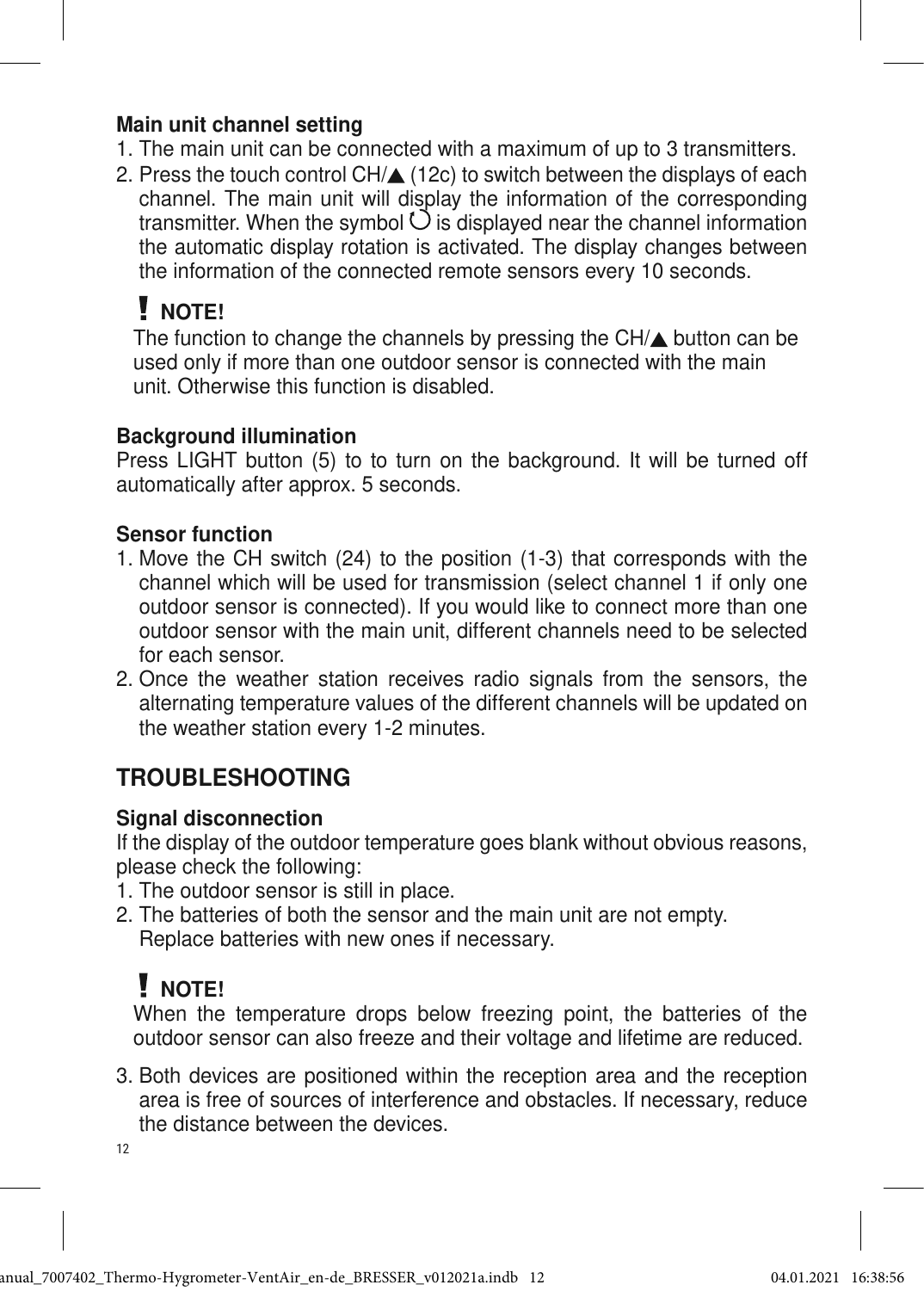#### Transmission collision

Signals from other household devices, such as door bells, home security systems and entry controls, may interfere with those of this product and cause temporarily reception failure. This is normal and does not affect the general performance of the product. The transmission and reception of temperature readings will resume once the interference recedes.

## TECHNICAL DATA

#### Measurement

Temperature rage indoors/outdoors: -9 to 50° C / -40 to 60° C Humidity range: 20% to 95%

#### Transmission

Transmission range: 50m (in free area) Transmission frequency: 433 MHz Maximum transmission power: < 10 mW

#### Power supply

Main unit: 3x AAA/LR03 1.5V batteries Wireless sensor: 2x AAA/LR03 1.5V batteries

### OPTIONAL ACCESSORY

Thermo-Hygrosensor, Art. No. 7009991 available on www.bresser.de

### CI FANING AND MAINTFNANCF

Before cleaning the device, disconnect it from the power supply (remove batteries)! Only use a dry cloth to clean the exterior of the device. To avoid damaging the electronics, do not use any cleaning fluid.

### DISPOSAL

 $\approx$  Dispose of the packaging materials properly, according to their type,  $\overline{\mathbb{F}}$  such as paper or cardboard. Contact your local waste-disposal service or environmental authority for information on the proper disposal.

Do not dispose of electronic devices in the household garbage! As per Directive 2012/19/EC of the European Parliament on waste electrical and electronic equipment and its adaptation into German law, used electronic devices must be collected separately and recycled in an

environmentally friendly manner.

 $\Rightarrow$  In accordance with the regulations concerning batteries and  $\mathbb{Z}_\mathbb{R}$  rechargeable batteries, disposing of them in the normal household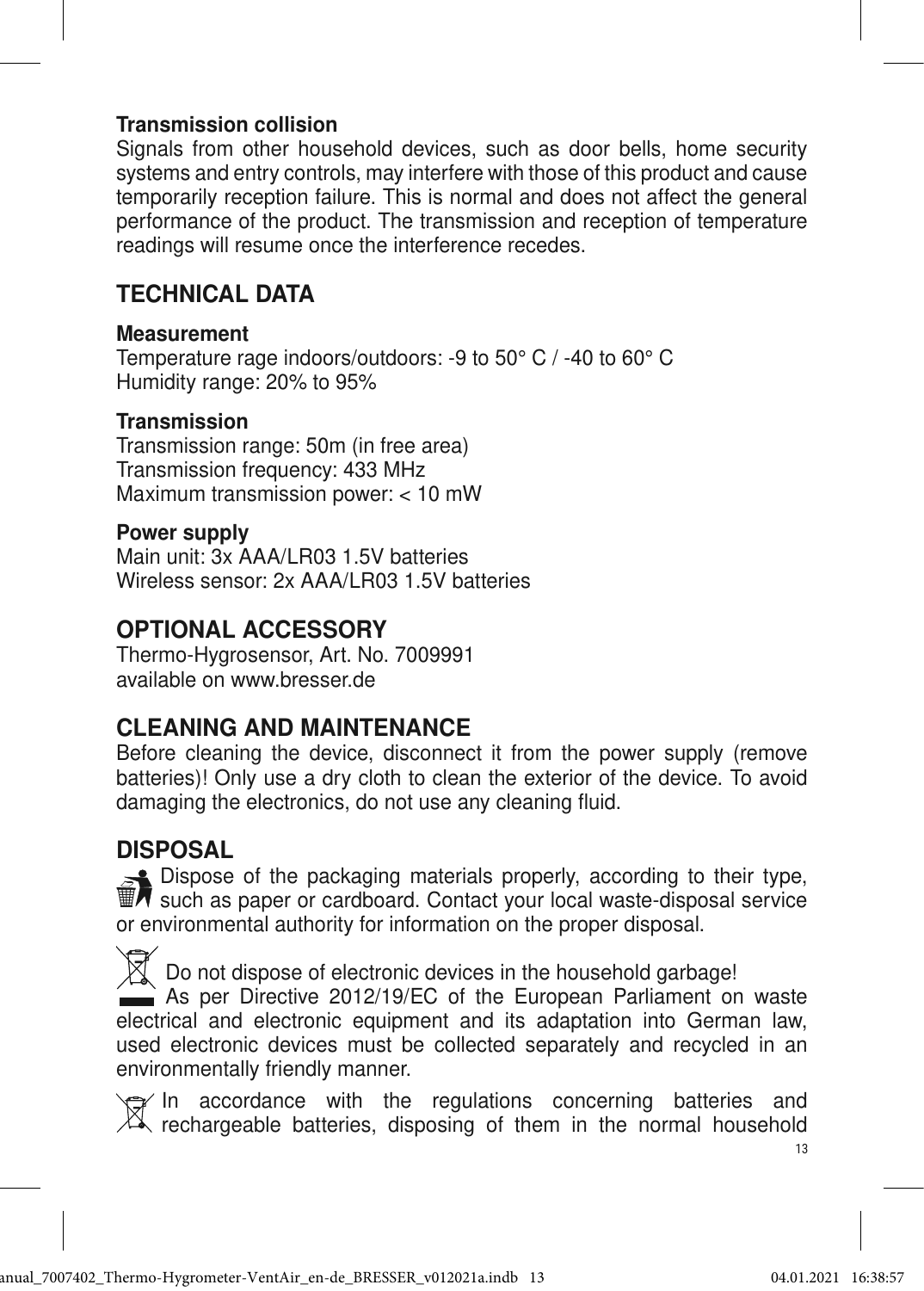waste is explicitly forbidden. Please make sure to dispose of your used batteries as required by law — at a local collection point or in the retail market. Disposal in domestic waste violates the Battery Directive.

Batteries that contain toxins are marked with a sign and a chemical symbol. "Cd" = cadmium, "Hg" = mercury, "Pb" = lead.

### EC DECLARATION OF CONFORMITY

Hereby, Bresser GmbH declares that the equipment type with part number: 7007402 is in compliance with Directive: 2014/53/EU. The full text of the EU declaration of conformity is available at the following internet address: http://www.bresser.de/download/7007402/CE/7007402\_CE.pdf

### WARRANTY & SERVICE

The guarantee period is 5 years and begins on the day of purchase. You can consult the full guarantee terms as well as details of our services at www.bresser.de/warranty\_terms.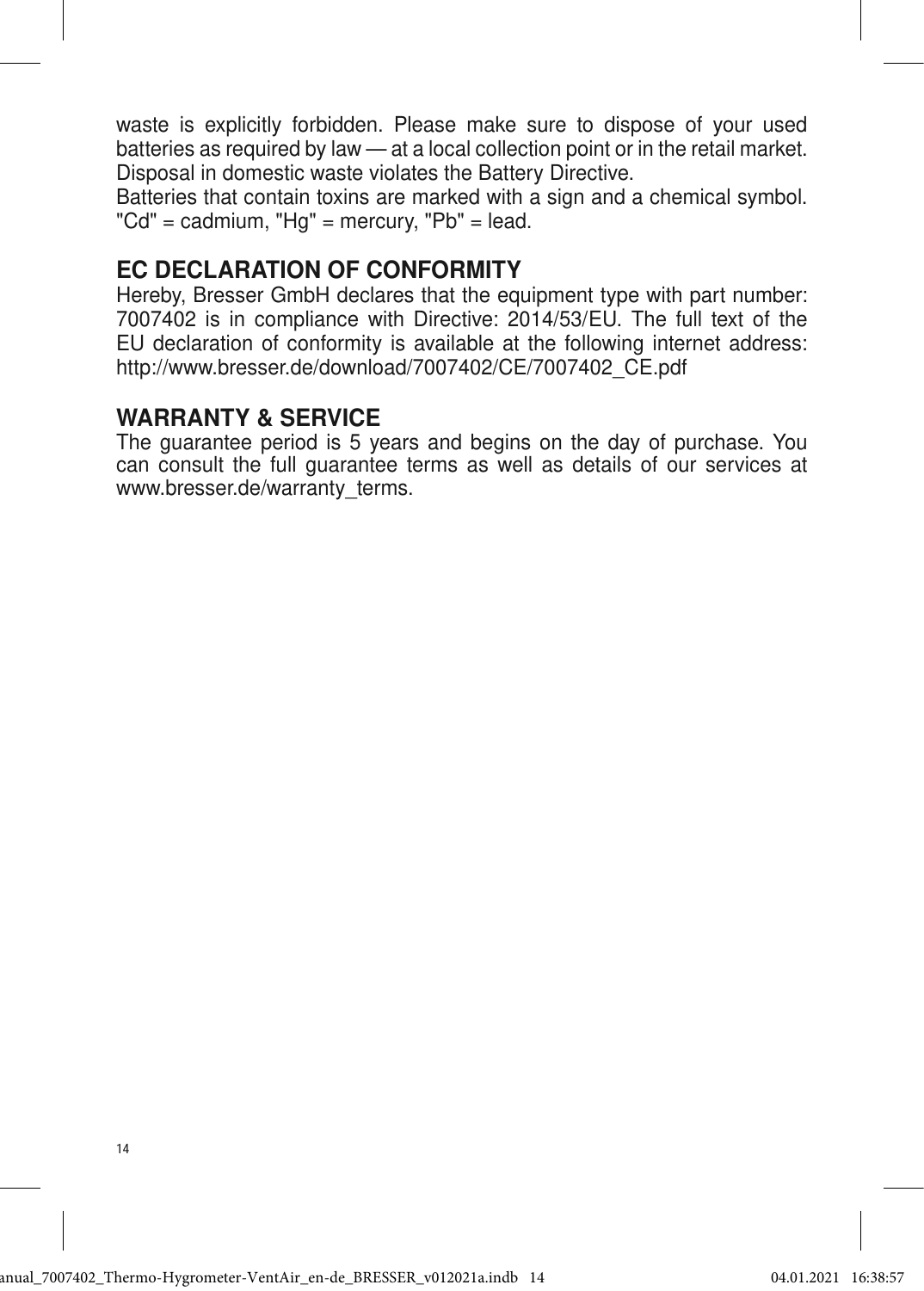### DE

### Zu dieser Anleitung

Diese Bedienungsanleitung ist als Teil des Gerätes zu betrachten. Lesen Sie vor der Benutzung des Geräts aufmerksam die Sicherheitshinweise und die Bedienungsanleitung. Bewahren Sie diese Bedienungsanleitung für die erneute Verwendung zu einem späteren Zeitpunkt auf. Bei Verkauf oder Weitergabe des Gerätes ist die Bedienungsanleitung an jeden nachfolgenden Besitzer/Benutzer des Produkts weiterzugeben.

Dieses Produkt dient ausschließlich der privaten Nutzung. Es wurde entwickelt als elektronisches Medium zur Nutzung multimedialer Dienste.

## Allgemeine Sicherheitshinweise

## $\sqrt{N}$  erstickungsgefahr!

Verpackungsmaterialien (Plastiktüten, Gummibänder, etc.) von Kindern fernhalten! Es besteht ERSTICKLINGSGEFAHR!

# $\sqrt{N}$  gefahr eines stromschlags!

Dieses Gerät beinhaltet Elektronikteile, die über eine Stromquelle (Batterien) betrieben werden. Lassen Sie Kinder beim Umgang mit dem Gerät nie unbeaufsichtigt! Die Nutzung darf nur, wie in der Anleitung beschrieben, erfolgen, andernfalls besteht GEFAHR eines STROMSCHLAGS!

# $\bigwedge$  verätzungsgefahr!

Ausgelaufene Batteriesäure kann zu Verätzungen führen! Vermeiden Sie den Kontakt von Batteriesäure mit Haut, Augen und Schleimhäuten. Spülen Sie bei Kontakt mit der Säure die betroffenen Stellen sofort mit reichlich klarem Wasser und suchen Sie einen Arzt auf.

# $\sqrt{N}$  Brand-/Explosionsgefahr!

Benutzen Sie nur die empfohlenen Batterien. Gerät und Batterien nicht kurzschließen oder ins Feuer werfen! Durch übermäßige Hitze und unsachgemäße Handhabung können Kurzschlüsse, Brände und sogar Explosionen ausgelöst werden!

## **HINWEIS!**

Bauen Sie das Gerät nicht auseinander! Wenden Sie sich im Falle eines Defekts an Ihren Fachhändler. Er nimmt mit dem Service-Center Kontakt auf und kann das Gerät ggf. zwecks Reparatur einschicken.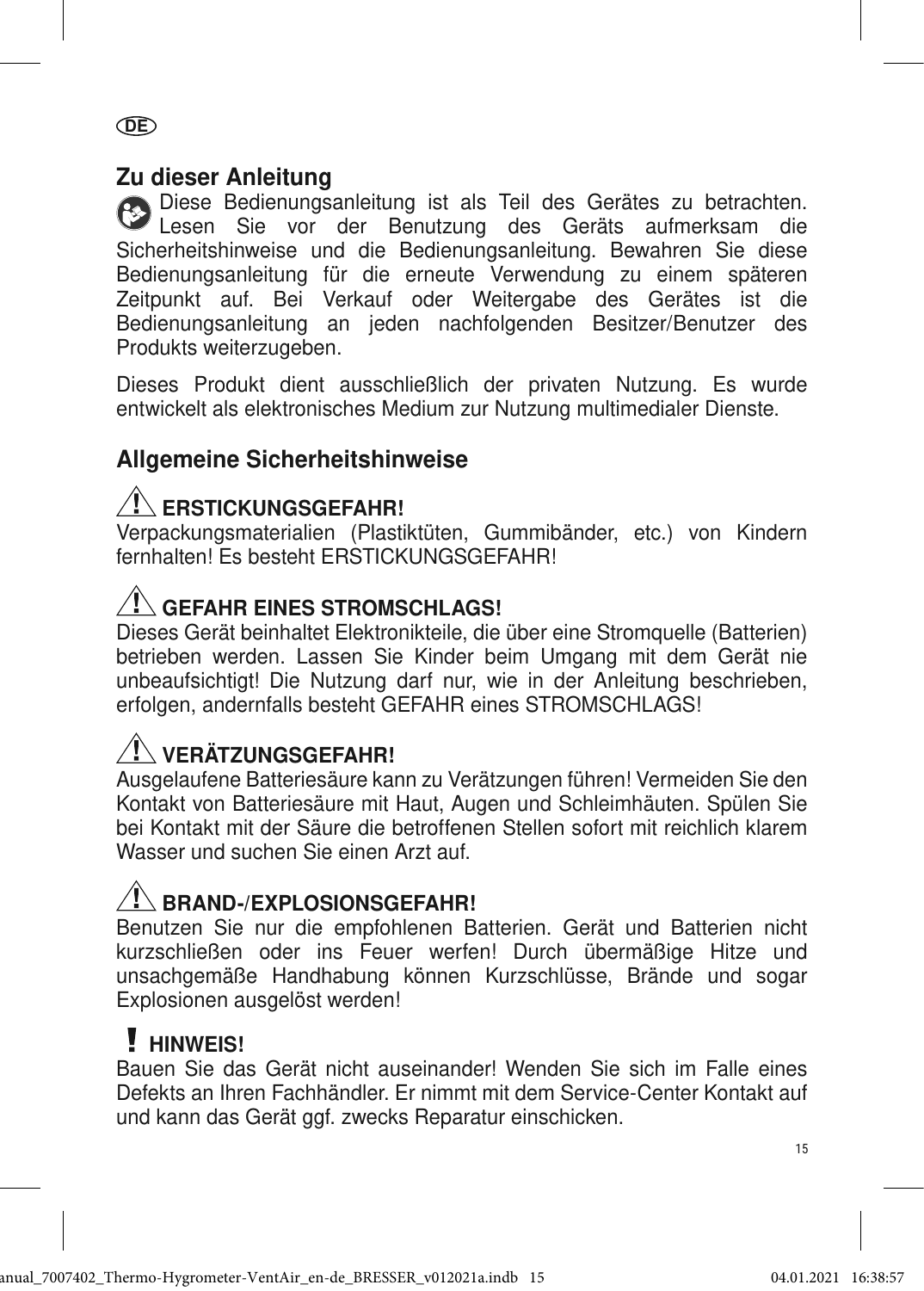Tauchen Sie das Gerät nicht in Wasser!

Setzen Sie das Gerät keinen Stößen, Erschütterungen, Staub, dauerhaft hohen Temperaturen oder extremer Feuchtigkeit aus. Dies kann zu Fehlfunktionen, Kurzschlüssen sowie zu Beschädigungen an Batterien und Bauteilen führen.

Benutzen Sie nur die empfohlenen Batterien. Ersetzen Sie schwache oder verbrauchte Batterien immer durch einen komplett neuen Satz Batterien mit voller Kapazität. Verwenden Sie keine Batterien unterschiedlicher Marken, Typen oder unterschiedlich hoher Kapazität. Entfernen Sie Batterien aus dem Gerät, wenn es längere Zeit nicht benutzt wird!

Für Spannungsschäden in Folge falsch eingelegter Batterien übernimmt der Hersteller keine Haftung!

### LIEFERUMFANG (Fig. 1)

Hauptgerät (A), Außensensor (B), Bedienungsanleitung

## TEILEÜBERSICHT

### Hauptgerät (Fig. 2)

- (1) Außentemperatur
- (2) Luftfeuchtigkeit außen
- (3) Batteriestandsanzeige (Hauptgerät)
- (4) MIN/MAX-Wert außen
- (5) LIGHT-Taste
- (6) Innenluftfeuchtigkeitsindikator
- (7) Klimaveränderungsanzeige
- (8) Lüftungsanzeige (Fenster)
- (9) Batteriestandsanzeige (Außensensor)
- (10) Aktuelle Uhrzeit
- (11) AM/PM-Information im 12-Stunden-Zeitanzeigemodus
- (12) Touch-Bedienelemente (a) MEM/ $\nabla$  (b) CF/SET (c) CH/ $\blacktriangle$
- (13) Sensor-Kanal
- (14) Innentemperatur
- (15) MIN/MAX-Wert innen
- (16) Luftfeuchtigkeit innen
- (17) Aufhängevorrichtung
- (18) Ausklappbarer Ständer
- (19) Batteriefach
- (20) Batteriefachabdeckung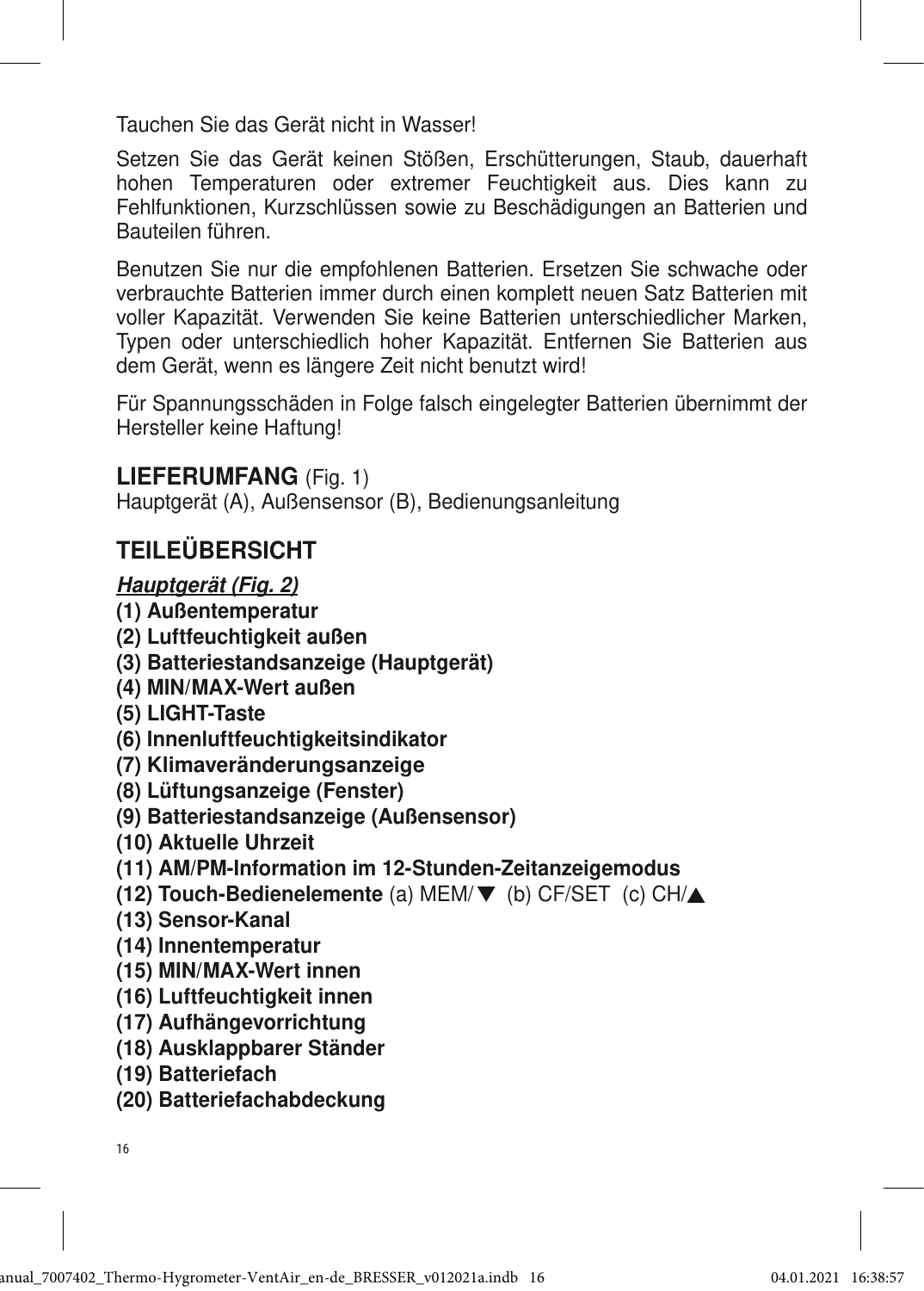### Außensensor (Fig. 3)

- (21) Außentemperatur und Luftfeuchtigkeit
- (22) Funktionsleuchte
- (23) Aufhängevorrichtung
- (24) CH-Regler
- (25) Batteriefach
- (26) Batteriefachabdeckung

## VOR DER INBETRIEBNAHME

### **WICHTIG!**

- 1. Legen Sie die Batterien zuerst in den Außensensor ein bevor Sie die Basisstation in Betrieb nehmen.
- 2. Legen Sie die Basisstation so nah wie möglich neben den Außensensor.
- 3. Betreiben Sie Außensensor und Haupteinheit innerhalb des effektiven Übertragungsbereichs.

Bei einem Batteriewechsel stets die Batterien sowohl im Außensensor als auch in der Basisstation entfernen und in richtiger Reihenfolge wieder neu einsetzen, damit die Funkverbindung neu aufgebaut werden kann! Werden z.B. nur die Batterien im Außensensor ausgetauscht, kann das Signal gar nicht oder nicht korrekt empfangen werden.

Beachten Sie, dass die tatsächliche Reichweite von den jeweils verwendeten Baumaterialien der Gebäude sowie der jeweiligen Position der Basiseinheit und des Außensensors abhängt. Durch externe Einflüsse (diverse Funksender und andere Störquellen) kann sich die mögliche Distanz stark reduzieren. In solchen Fällen empfehlen wir, sowohl für das Basisgerät als auch den Außensensor andere Standorte zu suchen. Manchmal reicht schon ein Verschieben um wenige Zentimeter!

Obwohl der Außensensor wetterfest ist, sollte er nicht an Orten mit Einfall von direkter Sonneneinstrahlung, Regen oder Schnee platziert werden.

## SPANNUNGSVERSORGUNG

### Hauptgerät (Wetterstation)

- 1. Die Batteriefachabdeckung (20) entfernen.
- 2. 3 Batterien (Typ AAA, 1.5V) den angegebenen Polaritäten entsprechend einsetzen.
- 3. Batteriefachabdeckung wieder einsetzen.

### **Außensensor**

1. Die Batteriefachabdeckung (26) entfernen.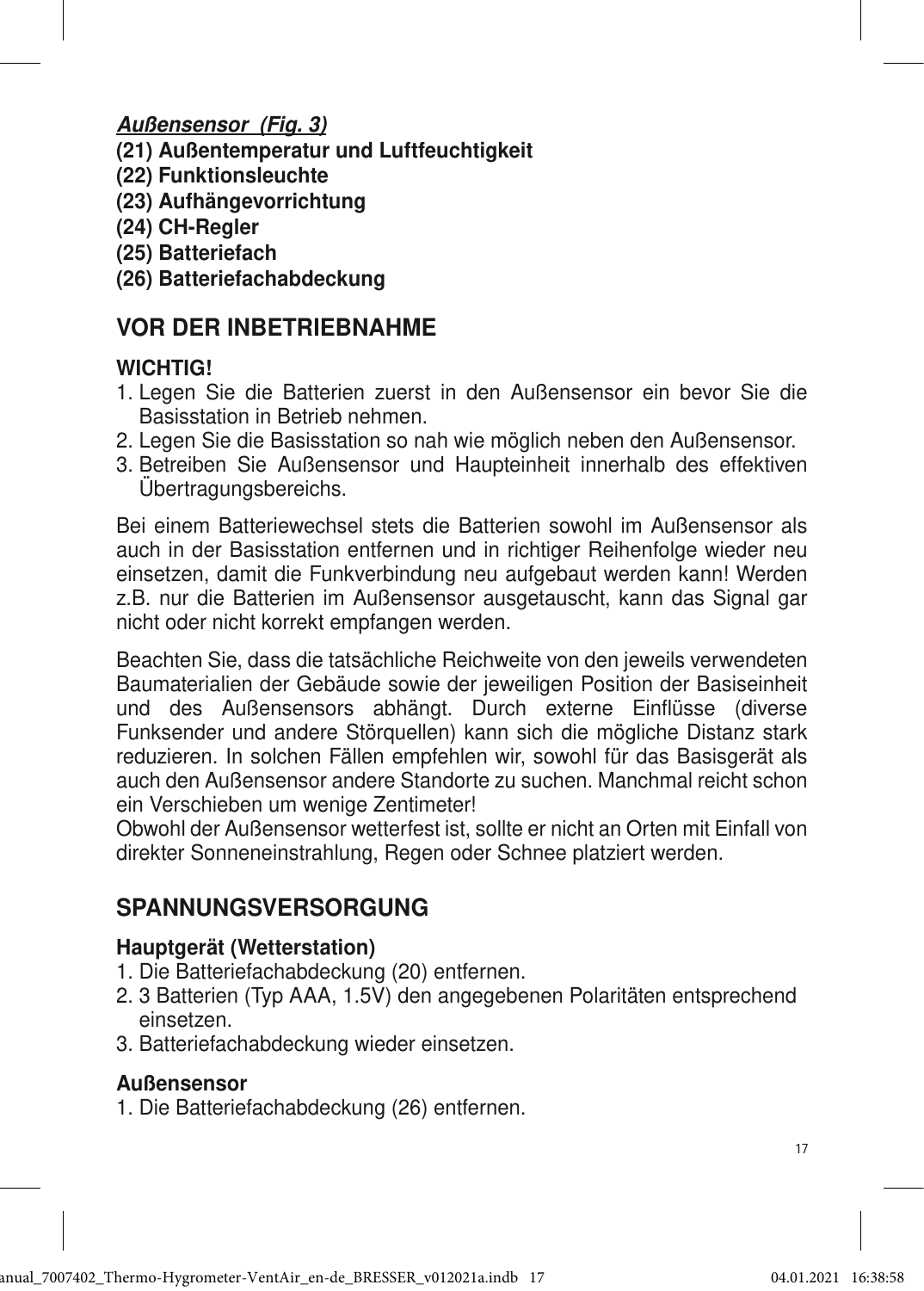- 2. Den CH-Regler (24) auf die Position (1-3) schieben, die dem gewünschten Sendekanal entspricht (bei einem angeschlossenen Außensensor stets Kanal 1 wählen).
- 3. 2 Batterien (Typ AAA, 1.5V) den angegebenen Polaritäten entsprechend einsetzen.
- 4. Batteriefachabdeckung wieder einsetzen.

#### **Batteriestandsanzeige**

Wenn die Batterien ersetzt werden müssen, erscheint jeweils das Symbol für Batteriestandsanzeige des Hauptgeräts (3) oder des Außensensors (9) im Display der Basisstation.

### VERWENDUNG VON STANDFUSS ODER WANDAUFHÄNGUNG

Das Hauptgerät kann mit dem ausklappbaren Standfuß (18) auf einer ebenen Fläche (Tisch) aufgestellt werden. Hauptgerät und Außensensor können mittels Aufhängevorrichtung (17, 23) an der Wand montiert werden.

### **BEDIENUNG**

#### Empfang der Messwerte

Sobald Sie die Batterien in den Außensensor eingelegt haben, startet dieser mit der Übertragung der Messwerte in Intervallen von ungefähr 60 Sekunden. Ebenso startet das Basisgerät nach Einlegen der Batterien für etwa 3-4 Minuten eine Suche nach einem Funksignal vom Außensensor. Nach erfolgreichem Empfang wird auf dem Display die Außentemperatur angezeigt. Das Basisgerät aktualisiert die Messwerte in Abständen von etwa 60 Sekunden.

### **HINWEIS!**

 Liegt die Außentemperatur über oder unter dem messbaren Bereich, wird auf dem Display HHH (hoch) oder LLL (niedrig) angezeigt.

#### Manuelle Zeit- und weitere Einstellungen

Um manuelle Einstellungen vorzunehmen, folgendermaßen vorgehen:

- 1. Im normalen Zeitmodus das CF/SET Touch-Bedienelement (12b) etwa 3 Sekunden drücken, um in den Einstellmodus zu gelangen. Der jeweils einzustellende Wert blinkt. Reihenfolge der Werte: Stunden > Minuten > 12/24 Stunden > On/Off
- 2. MEM/▼ oder CH/▲ drücken, um die Stunden für die aktuelle Uhrzeit einzustellen.
- 3. CF/SET drücken, um zur nächsten Einstellung zu wechseln.
- 4. MEM/▼ oder CH/▲ drücken, um die Minuten für die aktuelle Uhrzeit einzustellen.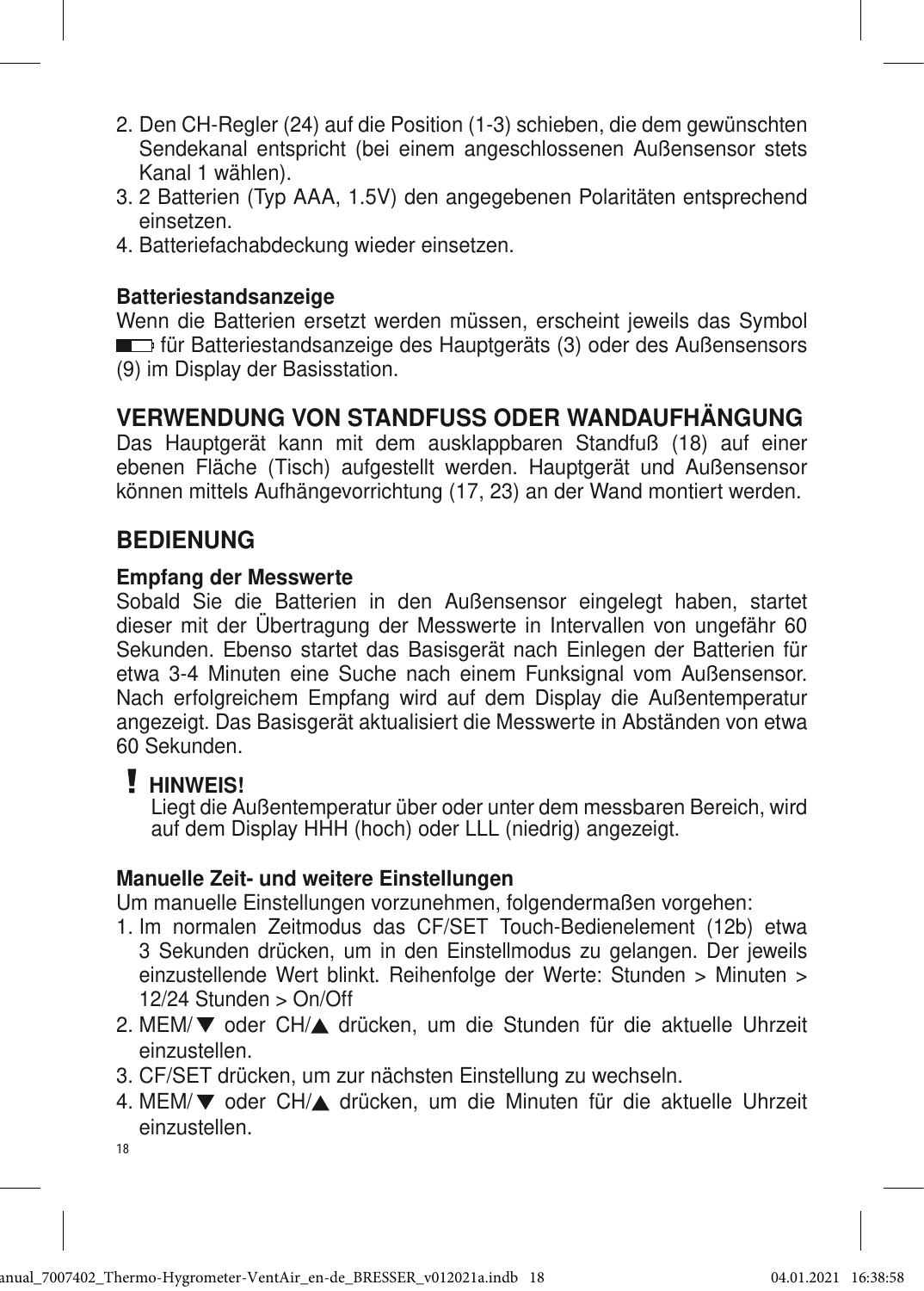- 5. CF/SET drücken, um zur nächsten Einstellung zu wechseln.
- 6. MEM/ voder CH/▲ drücken, um den 12- oder 24-Stunden-Zeitmodus zu wählen.
- 7. CF/SET drücken, um zur nächsten Einstellung zu wechseln.
- 8. MEM/▼ oder CH/▲ drücken, um zwischen ON (ein) oder OFF (aus) zum Aktivieren oder Deaktivieren der 24-Stunden-Messwerte-Speicherung zu wechseln.
- 9. CF/SET drücken, um die Einstellungen zu speichern und den Einstellmodus zu verlassen. Erfolgt binnen 20 Sekunden keine weitere Eingabe, werden die bis dahin existierenden Einstellungen gespeichert und das Gerät wechselt zurück in den normalen Anzeigemodus.

## **HINWEIS!**

 Wird für den 24-Stunden-Messdatenspeicher ON (ein) gewählt, werden alle gespeicherten MIN/MAX-Werte für Temperatur und Luftfeuchtigkeit täglich um 0:00 Uhr gelöscht! Wird OFF (aus) gewählt, werden die Daten bis zu einem Batteriewechsel dauerhaft gespeichert.

### Temperatur und Luftfeuchtigkeit

- 1. Sobald die Batterien eingelegt wurden, beginnt die Basisstation mit der Anzeige der Messwerte für den Innenbereich. Die Basisstation zeigt die ersten vom Außensensor empfangenen Messwerte innerhalb von etwa 3-4 Minuten nach Inbetriebnahme an.
- 2. Drücken Sie das Touch-Bedienfeld CF/SET (12b) im Display, um zwischen der Anzeige in °C oder °F zu wechseln. Die Anzeige wechselt sowohl für die Außen- als auch für die Innentemperatur.

### Innenluftfeuchtigkeitsindikator

Über den Innenluftfeuchtigkeitsindikator (6) werden folgende Zustände angezeigt:

| <b>WET</b>     | <b>FEUCHT</b>  | Innenluftfeuchtigkeit zwischen 66% und 95% |
|----------------|----------------|--------------------------------------------|
| <b>COMFORT</b> | <b>OPTIMAL</b> | Innenluftfeuchtigkeit zwischen 45% und 65% |
| <b>DRY</b>     | TROCKEN        | Innenluftfeuchtigkeit zwischen 20% und 44% |

# **HINWEIS!**

Lesen Sie hierzu auch das Kapitel "Lüftungsempfehlung".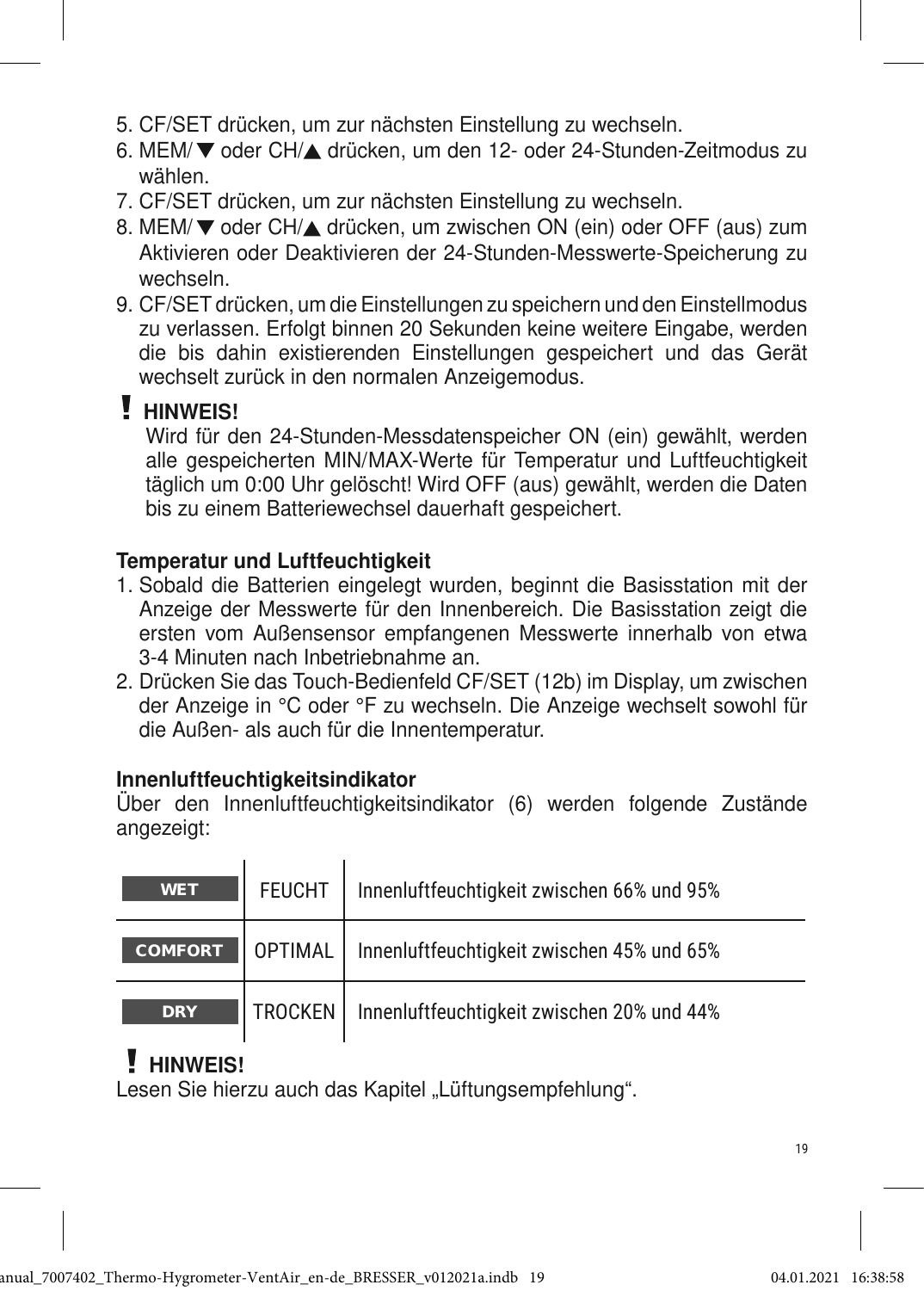### MAX/MIN-Werte für Temperatur und Luftfeuchtigkeit

- 1. Drücken Sie das MEM/ Touch-Bedienelement (12a) mehrmals, um zwischen der Anzeige des gegenwärtigen, des niedrigsten (MIN) oder des höchsten Wertes für Temperatur und Luftfeuchtigkeit zu wechseln.
- 2. Die MIN/MAX-Werte für Temperatur und Luftfeuchtigkeit werden automatisch gespeichert.

# **HINWEIS!**

Abhängig von der eingestellten Messdatenspeicherung werden die MIN/ MAX-Werte maximal 24 Stunden oder bis zum Batteriewechsel gespeichert (Lesen Sie hierzu das Kapitel "Manuelle Zeit- und weitere Einstellungen").

3. Das MEM/ Touch-Bedienelement etwa 3 Sekunden gedrückt halten, um die gespeicherten MIN/MAX-Werte manuelll zu löschen.

### Klimaveränderung

Das Gerät berechnet aus den Messdaten die absolute Feuchtigkeit. Die Symbole zeigen an, wie sich das Lüften auf das Raumklima auswirken würde:

| <b>MORE</b><br><b>WFT</b> | Feuchter. Zu erwartende Erhöhung der Luftfeuchtigkeit um 5% oder<br>mehr.                       |
|---------------------------|-------------------------------------------------------------------------------------------------|
| NO<br>CHANGE              | Gleichbleibend. Zu erwartende Erhöhung oder Verringerung der<br>Luftfeuchtigkeit um maximal 4%. |
| <b>MORE</b><br>DRY        | Trockener. Zu erwartende Verringerung der Luftfeuchtigkeit um 5%<br>oder mehr.                  |

# **HINWEIS!**

Lesen Sie hierzu auch das Kapitel "Lüftungsempfehlung".

### Lüftungsempfehlung

Die Lüftungsempfehlung (8) beruht auf den Informationen zur Klimaveränderung (7) und Innenluftfeuchtigkeit (6). Diese wird folgendermaßen auf dem Display dargestellt:



Lüftung empfohlen. Fenster öffnen.

Keine Lüftung empfohlen.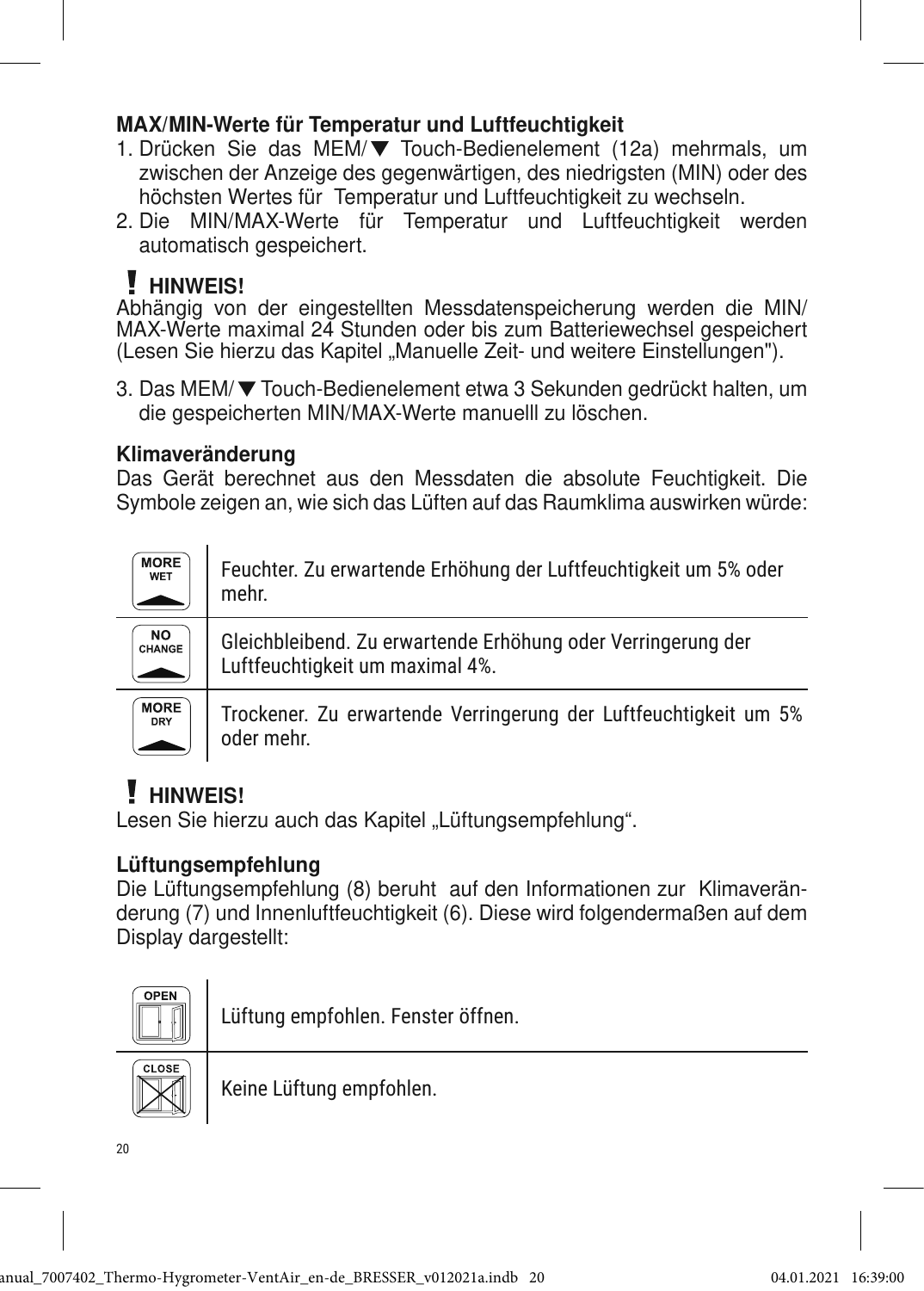# **HINWEIS!**

Um die Funktionalität der Lüftungsempfehlung zu gewährleisten, muss der Außensensor auch tatsächlich im Außenbereich aufgestellt werden, da sonst keine korrekte Berechnung erfolgen kann.

# **WICHTIG!**

Zum effektiven Lüften sollten Fenster kurzzeitig (wenige Minuten) weit geöffnet werden. Wenn möglich, Fenster an gegenüberliegenden Seiten der Wohnung öffnen (Stoßlüften).

Auch wenn von der Wetterstation aufgrund der Feuchtigkeit eine Lüftung nicht empfohlen wird, sollte die Wohnung regelmäßig gelüftet werden. Dies trägt zur Verringerung von Schadstoffen und anderen flüchtigen Verbindungen in der Raumluft bei.

| Luftfeuchtigkeits-<br>Komfortlevel<br><b>COMFORT</b><br>Ĥ<br>Ą | Umgebungsveränderung<br><b>MORE</b><br><b>MORE</b><br><b>NO</b><br>CHANGE<br><b>WET</b><br>DRY | Fenster<br>öffnen<br><b>OPEN</b> | <b>Fenster</b><br>schließen<br>CLOSE |
|----------------------------------------------------------------|------------------------------------------------------------------------------------------------|----------------------------------|--------------------------------------|
| <b>COMFORT</b>                                                 | TROCKENER, FEUCHTER ODER KEINE VERÄNDERUNG                                                     | aus                              | aus                                  |
| <b>DRY</b>                                                     | KEINE VERÄNDERUNG                                                                              |                                  | aus                                  |
| <b>DRY</b>                                                     | <b>FEUCHTER</b>                                                                                | ein                              | aus                                  |
| <b>DRY</b>                                                     | <b>TROCKENER</b>                                                                               | aus                              | ein                                  |
| <b>WET</b>                                                     | KEINE VERÄNDERUNG                                                                              | aus                              | aus                                  |
| <b>WET</b>                                                     | <b>FEUCHTER</b>                                                                                | aus                              | ein                                  |
| <b>WET</b>                                                     | TROCKENER                                                                                      | ein                              | aus                                  |

### Signalprüfung am Hauptgerät durchführen

Der Übertragungsbereich liegt bei etwa 50 Metern zwischen Basisstation und dem Außensensor (im offenen Gelände). Die Basisstation empfängt die Informationen zu Temperatur/Luftfeuchtigkeit innerhalb von 3-4 Minuten nach dem Einrichten des Außensensors.

Empfängt die Basisstation innerhalb von 3-4 Minuten nach der Einrichtung keine Informationen, gehen Sie wie folgt vor: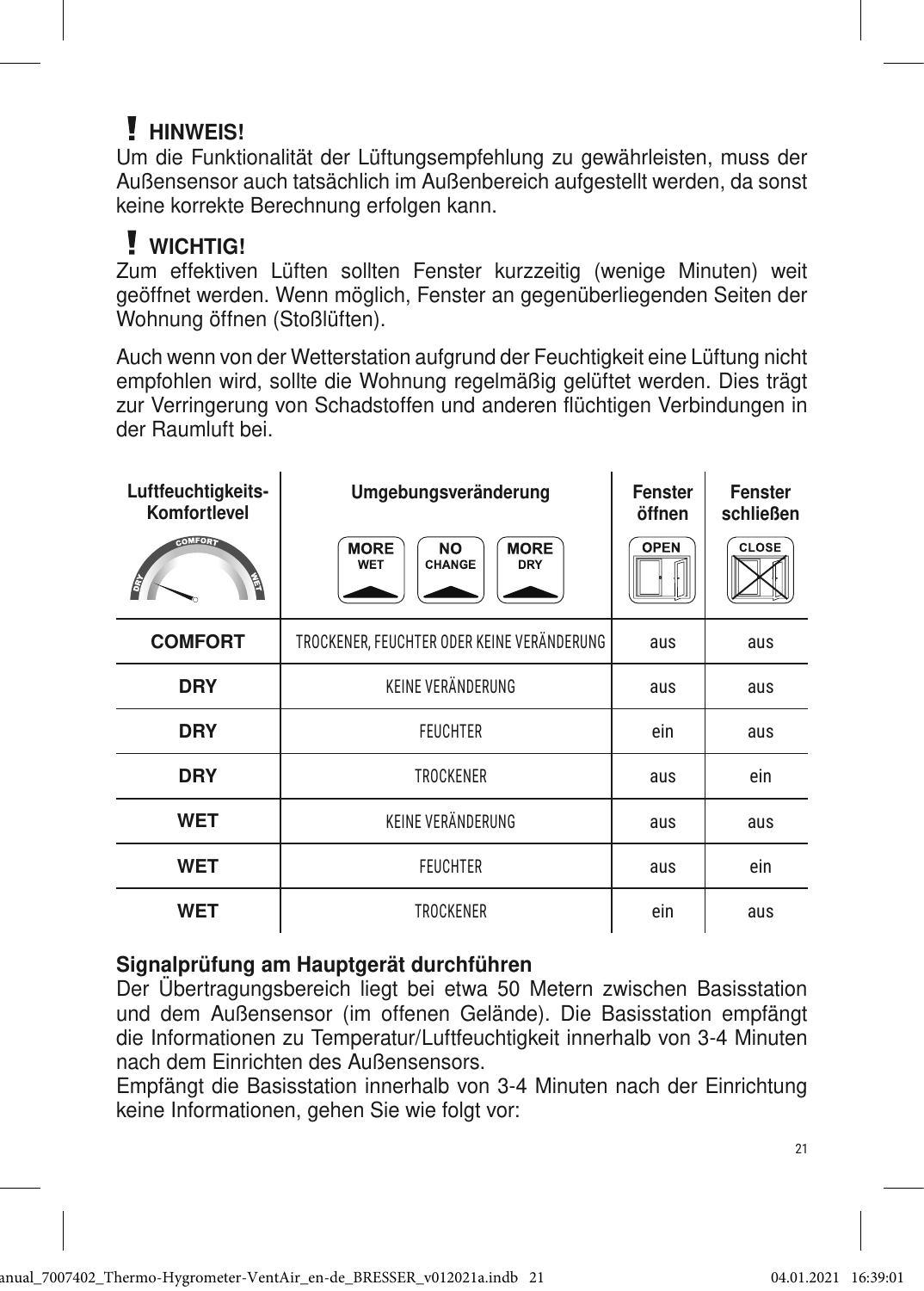- 1. Halten Sie das Touch-Bedienfeld CH/ $\triangle$  (12c) für 2-3 Sekunden gedrückt, um den Empfang vom Außensensor erneut zu initiieren. In der Regel werden die Informationen innerhalb von 3 Minuten empfangen.
- 2. Sollte Schritt 1 zu keinem Ergebnis führen, entfernen Sie die Batterien und legen Sie sie dann wieder ein (Hardware-Reset).

Stellen Sie gleichfalls sicher, dass die folgenden Voraussetzungen gegeben sind:

- 1. Der Abstand zwischen Basisstation oder Außensensor und Störquellen wie zum Beispiel Computermonitoren oder Fernsehern sollte mehr als 1,5- 2 Meter betragen.
- 2. Die Basisstation darf nicht in der Nähe von Fensterrahmen aus Metall aufgestellt werden.
- 3. Nutzen Sie keine anderen elektronischen Geräte wie Kopfhöhrer oder Lautsprecher, die auf der gleichen Sendefrequenz (433 MHz) arbeiten.
- 4. Elektronische Geräte in der Nachbarschaft, die auf der gleichen Sendefrequenz arbeiten, können ebenfalls Störungen hervorrufen.

### Kanaleinstellung am Hauptgerät

- 1. Mit dem Hauptgerät können bis zu 3 Außensensoren verbunden werden.
- 2. Drücken Sie das Touch-Bedienfeld CH/▲ (12c), um zwischen den Anzeigen der einzelnen Kanäle zu wechseln. Das Hauptgerät zeigt dann die Informationen des jeweiligen Außensensors an. Erscheint das Symbol  $\bigcirc$  neben der Kanalinformation, ist die automatische Anzeigenrotation aktiviert. Die Anzeige wechselt dann im Abstand von etwa 10 Sekunden zwischen den angeschlossenen Außensensoren.

## **HINWEIS!**

Der Wechsel zwischen den einzelnen Kanälen über die CH/▲-Taste kann nur dann genutzt werden, wenn tatsächlich mehrere Außensensoren mit der Basisstation verbunden sind. Sonst ist diese Funktion deaktiviert.

### Hintergrundbeleuchtung einschalten

Drücken Sie die LIGHT-Taste (5), um die Hintergrundbeleuchtung einzuschalten. Diese wird nach ca. 5 Sek. automatisch wieder abgeschaltet.

### Sensor-Funktion

1. Schieben Sie den CH-Regler (24) auf die Position (1-3), die dem gewünschten Sendekanal entspricht (bei einem angeschlossenen Außensensor stets Kanal 1 wählen). Wenn mehr als ein Sensor mit der Wetterstation verbunden werden soll, muss für jeden Sensor ein anderer Kanal eingestellt sein.

2. Sobald die Wetterstation Funksignale der Sensoren empfängt, werden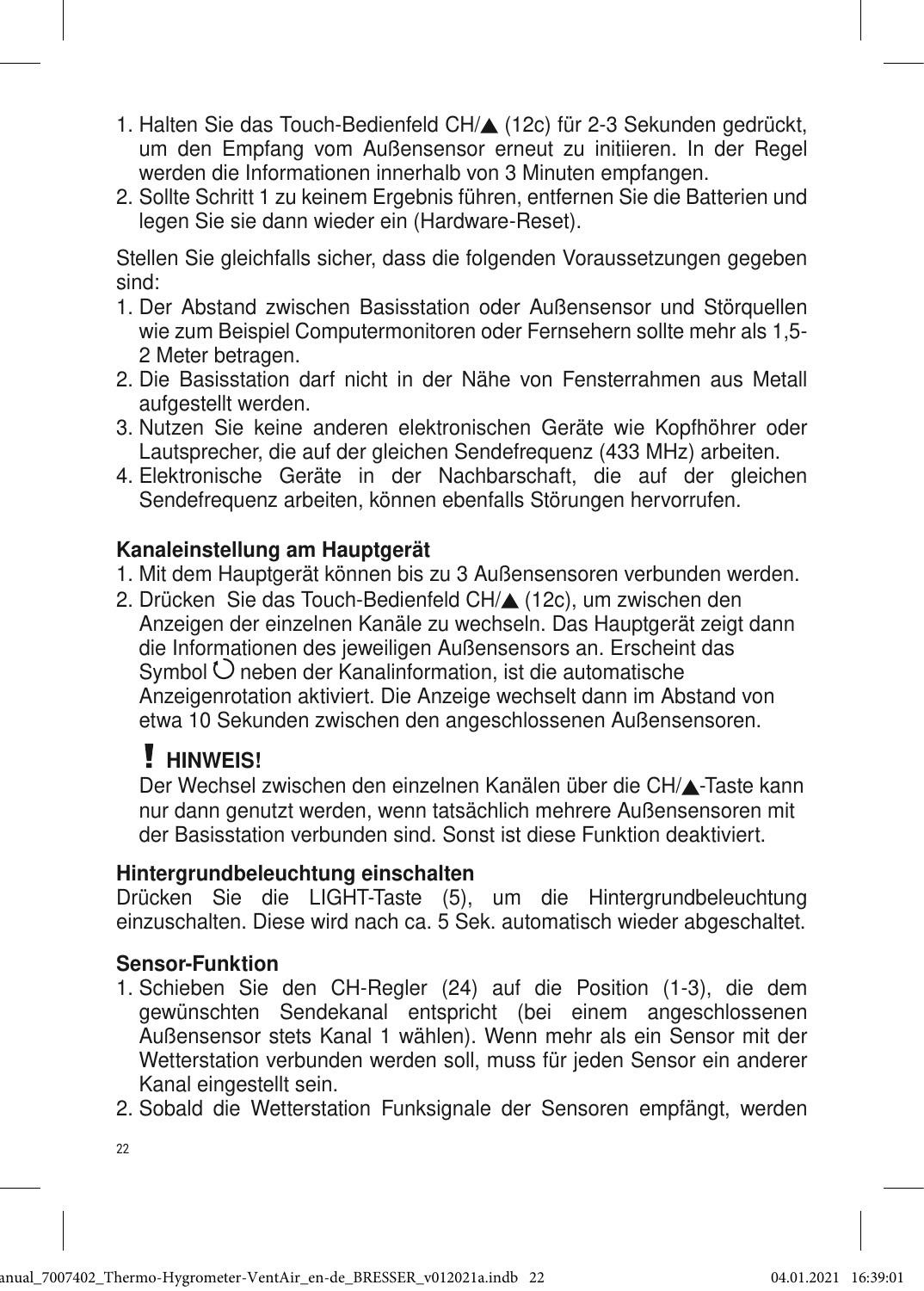die Temperaturwerte für die Kanäle auf der Wetterstation versetzt alle 1-2 Minuten aktualisiert.

## FFHI FRBFHFBUNG

#### Verbindungsabbruch

Sollte die Anzeige für die Außentemperatur ohne ersichtlichen Grund ausfallen, prüfen Sie bitte folgende Punkte:

- 1. Der Außensensor befindet sich noch am vorgesehenen Standort.
- 2. Die Batterien in der Wetterstation Basisstation und dem Außensensor sind leer. Ersetzen Sie diese, falls erforderlich.

## **HINWEIS!**

Fallen die Temperaturen unter den Gefrierpunkt, können die Batterien des Außensensors ebenfalls einfrieren und ihre Stromspannung sowie die Lebensdauer verringern sich.

3. Beide Geräte befinden sich innerhalb des Empfangsbereichs und der Empfangsbereich ist frei von Störquellen und Hindernissen. Verringern Sie gegebenenfalls die Entfernung zwischen den Geräten.

#### Verbindungsstörung

Funksignale anderer Haushaltsgeräte wie Türklingeln, Sicherheits- und Eingangskontrollsystemen können störenden Einfluss auf dieses Gerät nehmen und so vorübergehende Fehlfunktionen verursachen. Das ist völlig normal und stellt keine grundsätzliche Beeinträchtigung der Funktionalität dar. Übertragung und Empfang der Temperaturmessungen werden nach Beseitigung der Störquelle sofort wieder ausgenommen.

### TECHNISCHE EIGENSCHAFTEN

#### Messung

Temperaturbereich innen/außen: -9 bis 50° C / -40 bis 60° C Luftfeuchtigkeitsbereich: 20% bis 95%

### **Übertragung**

Sendebereich: 50 Meter (im offenen Gelände) Sendefrequenz: 433 MHz Maximale Sendeleistung: < 10 mW

Spannungsversorgung Basisstation: 3x AAA 1.5V Batterie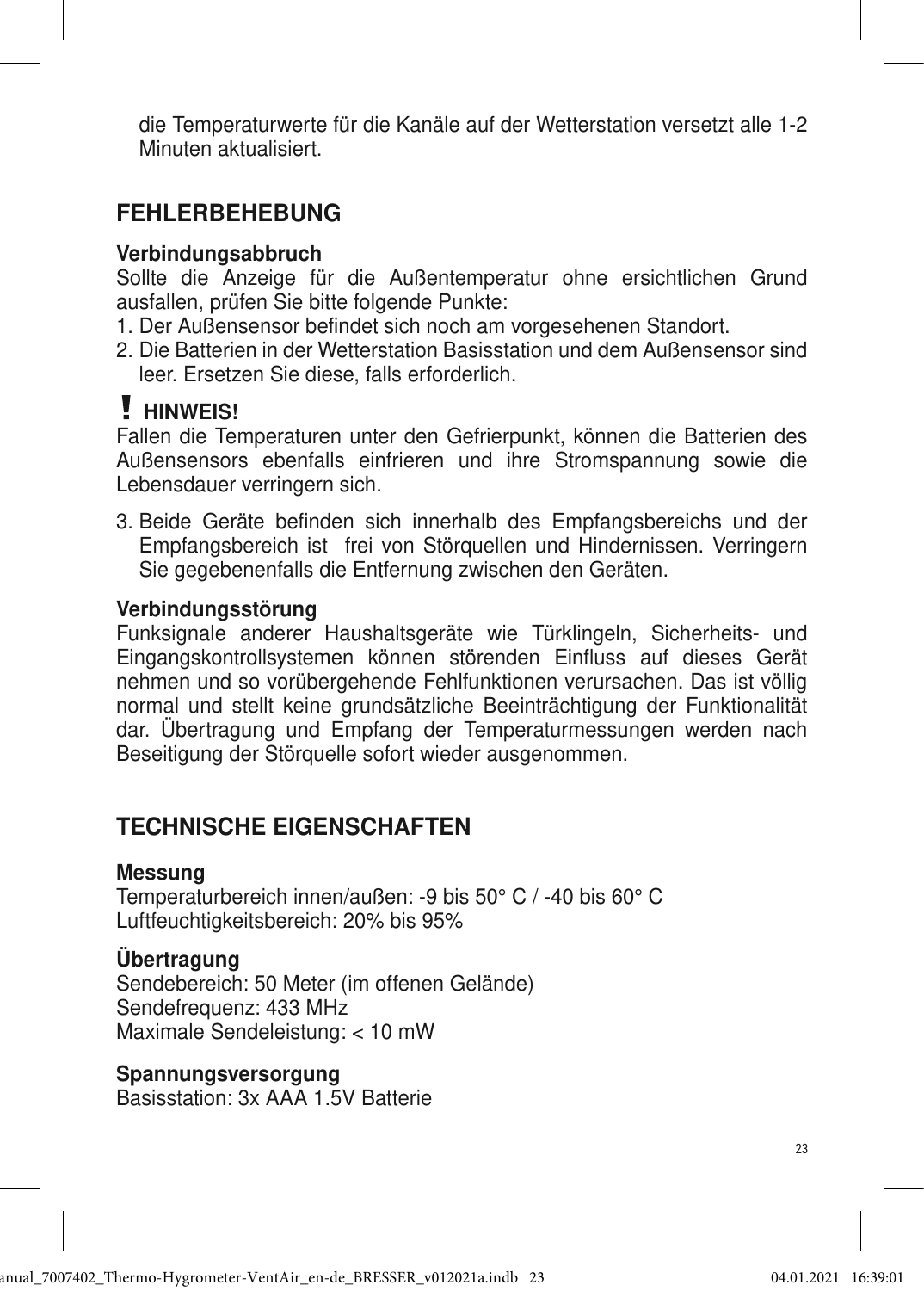Außensensor: 2x AAA 1.5V Batterie

## OPTIONALES ZUBEHÖR

Thermo/Hygro-Außensensor, Art. No. 7009991 Bestellbar auf www.bresser.de

### REINGUNG UND WARTUNG

Trennen Sie das Gerät vor der Reinigung von der Stromquelle (Batterien entfernen)!

Reinigen Sie das Gerät nur äußerlich mit einem trockenen Tuch. Benutzen Sie keine Reinigungsflüssigkeit, um Schäden an der Elektronik zu vermeiden.

## **ENTSORGUNG**

Entsorgen Sie die Verpackungsmaterialien sortenrein. Informationen **The Entire State metallisher Entsorgung erhalten Sie beim kommunalen** Entsorgungsdienstleister oder Umweltamt.

Werfen Sie Elektrogeräte nicht in den Hausmüll!

Gemäß der Europäischen Richtlinie 2012/19/EU über Elektro- und Elektronik-Altgeräte und deren Umsetzung in nationales Recht müssen verbrauchte Elektrogeräte getrennt gesammelt und einer umweltgerechten Wiederverwertung zugeführt werden.

Batterien und Akkus dürfen nicht im Hausmüll entsorgt werden. Sie sind  $\mathbb{X}$  zur Rückgabe gebrauchter Batterien und Akkus gesetzlich verpflichtet und können die Batterien nach Gebrauch entweder in unserer Verkaufsstelle oder in unmittelbarer Nähe (z.B. im Handel oder in kommunalen Sammelstellen) unentgeltlich zurückgeben.

Batterien und Akkus sind mit einer durchgekreuzten Mülltonne sowie dem chemischen Symbol des Schadstoffes bezeichnet, "Cd" steht für Cadmium, "Hg" steht für Quecksilber und "Pb" steht für Blei.

## EG-KONFORMITÄTSERKLÄRUNG

Hiermit erklärt Bresser GmbH, dass der Funkanlagentyp mit Artikelnummer: 7007402 der Richtlinie 2014/53/EU entspricht. Der vollständige Text der EU-Konformitätserklärung ist unter der folgenden Internetadresse verfügbar: http://www.bresser.de/download/7007402/CE/7007402\_CE.pdf

### GARANTIE & SERVICE

Die Garantiezeit beträgt 5 Jahre und beginnt am Tag des Kaufs. Die vollständigen Garantiebedingungen und Serviceleistungen können Sie unter www.bresser.de/garantiebedingungen einsehen.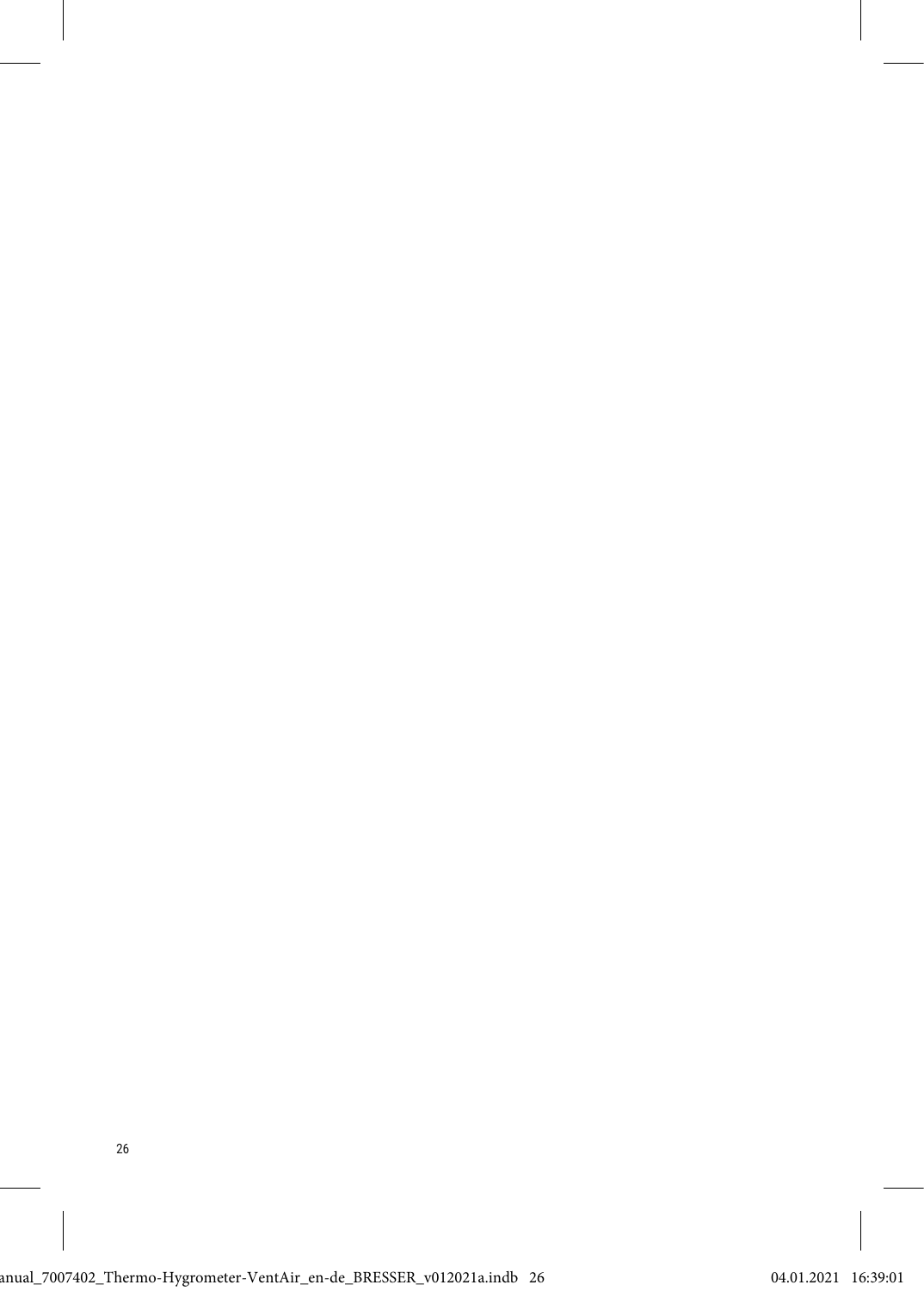## Service



Bei Fragen zum Produkt und eventuellen Reklamationen nehmen Sie bitte zunächst mit dem Service-Center Kontakt auf, vorzugsweise per E-Mail.

E-Mail: service@bresser.de<br>Telefon\*: +49 28 72 80 74 210 +49 28 72 80 74 210

BRESSER GmbH Kundenservice Gutenbergstr. 2 46414 Rhede Deutschland

\* Lokale Rufnummer in Deutschland (Die Höhe der Gebühren je Telefonat ist abhängig vom Tarif Ihres Telefonanbieters); Anrufe aus dem Ausland sind mit höheren Kosten verbunden.



Please contact the service centre first for any questions regarding the product or claims, preferably by e-mail.

e-mail: service@bresseruk.com Telephone\*:+44 1342 837 098

BRESSER UK Ltd Bresser UK Ltd. Suite G3, Eden House Enterprise Way Edenbridge, Kent TN8 6HF United Kingdom

\* Number charged at local rates in the UK (the amount you will be charged per phone call will depend on the tariff of your phone provider); calls from abroad will involve higher costs.



Si vous avez des questions concernant ce produit ou en cas de réclamations, veuillez prendre contact avec notre centre de services (de préférence via e-mail).

e-mail: sav@bresser.fr Téléphone\*:00 800 6343 7000

BRESSER France SARL Pôle d'Activités de Nicopolis 260, rue des Romarins 83170 Brignoles France

\* Prix d'un appel local depuis la France ou Belgique



Als u met betrekking tot het product vragen of eventuele klachten heeft kunt u contact opnemen met het service centrum (bij voorkeur per e-mail).

e-mail: info@folux.nl Teléfono\*: +31 528 23 24 76

Folux B.V. Smirnoffstraat 8 7903 AX Hoogeveen Nederlands

\*Het telefoonnummer wordt in het Nederland tegen lokaal tarief in rekening gebracht. Het bedrag dat u per gesprek in rekening gebracht zal worden, is afhankelijk van het tarief van uw telefoon provider; gesprekken vanuit het buitenland zullen hogere kosten met zich meebrengen.



Si desea formular alguna pregunta sobre el producto o alguna eventual reclamación, le rogamos que se ponga en contacto con el centro de servicio técnico (de preferencia por e-mail).

#### e-mail: servicio.iberia@bresser-iberia. es

Teléfono\*: +34 91 67972 69

BRESSER Iberia SLU c/Valdemorillo,1 Nave B P.I. Ventorro del cano 28925 Alcorcón Madrid España

\* Número local de España (el importe de cada llamada telefónica dependen de las tarifas de los distribuidores); Las llamadas des del extranjero están ligadas a costes suplementarios.